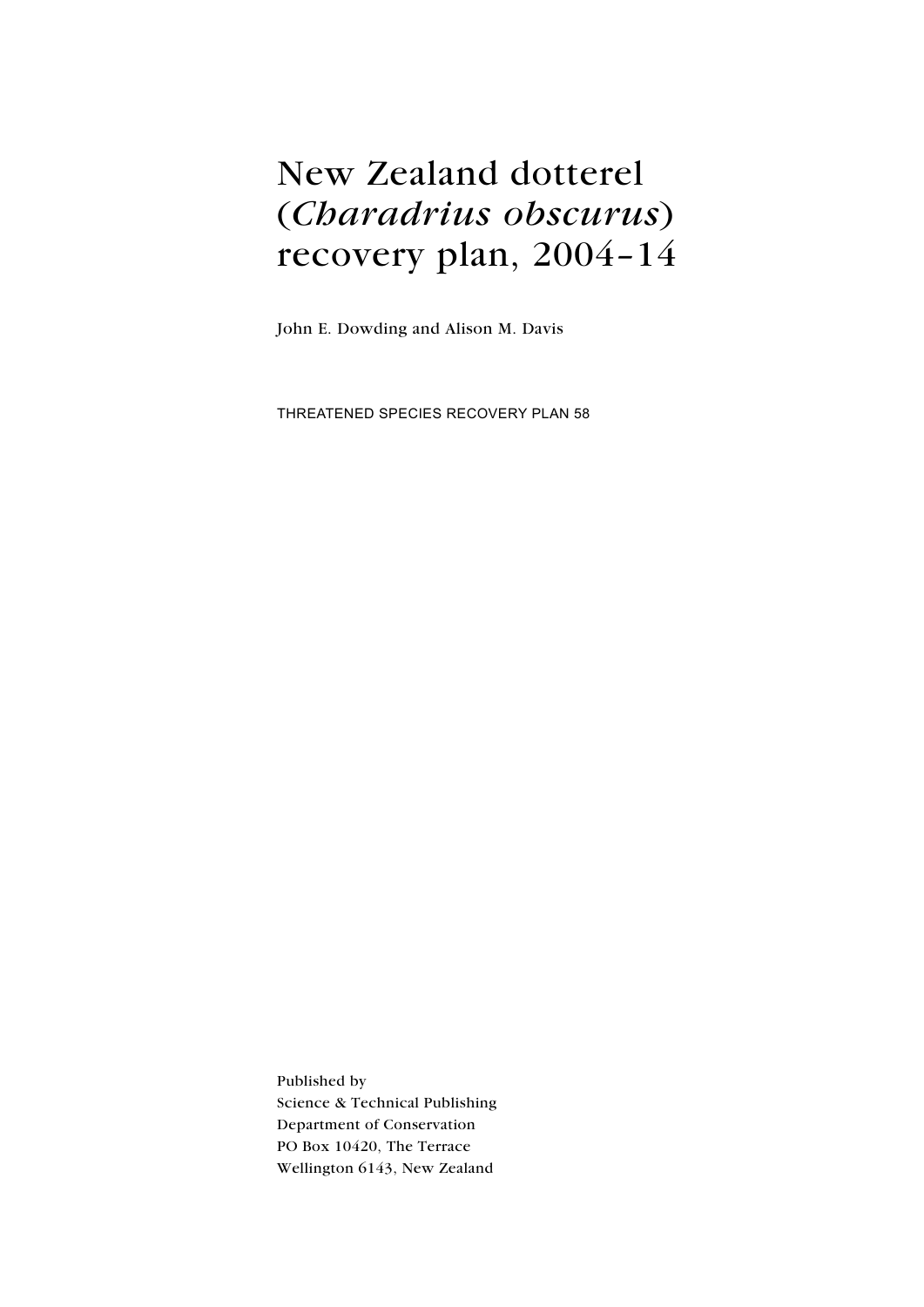Cover: Northern New Zealand dotterel at nest, Whitianga. Photo: Copyright J.E. Dowding (1991).

Individual copies of Threatened Species Recovery Plans are printed, and are also available from the departmental website in pdf form. Titles are listed in our catalogue on the website, refer www.doc.govt.nz under Publications, then Science & technical.

© Copyright January 2007, New Zealand Department of Conservation

ISSN 1170–3806 ISBN 0–478–14145–9

This report was prepared for publication by Science & Technical Publishing; editing and layout by Amanda Todd. Publication was approved by the Chief Scientist (Research, Development & Improvement Division), Department of Conservation, Wellington, New Zealand.

In the interest of forest conservation, we support paperless electronic publishing. When printing, recycled paper is used wherever possible.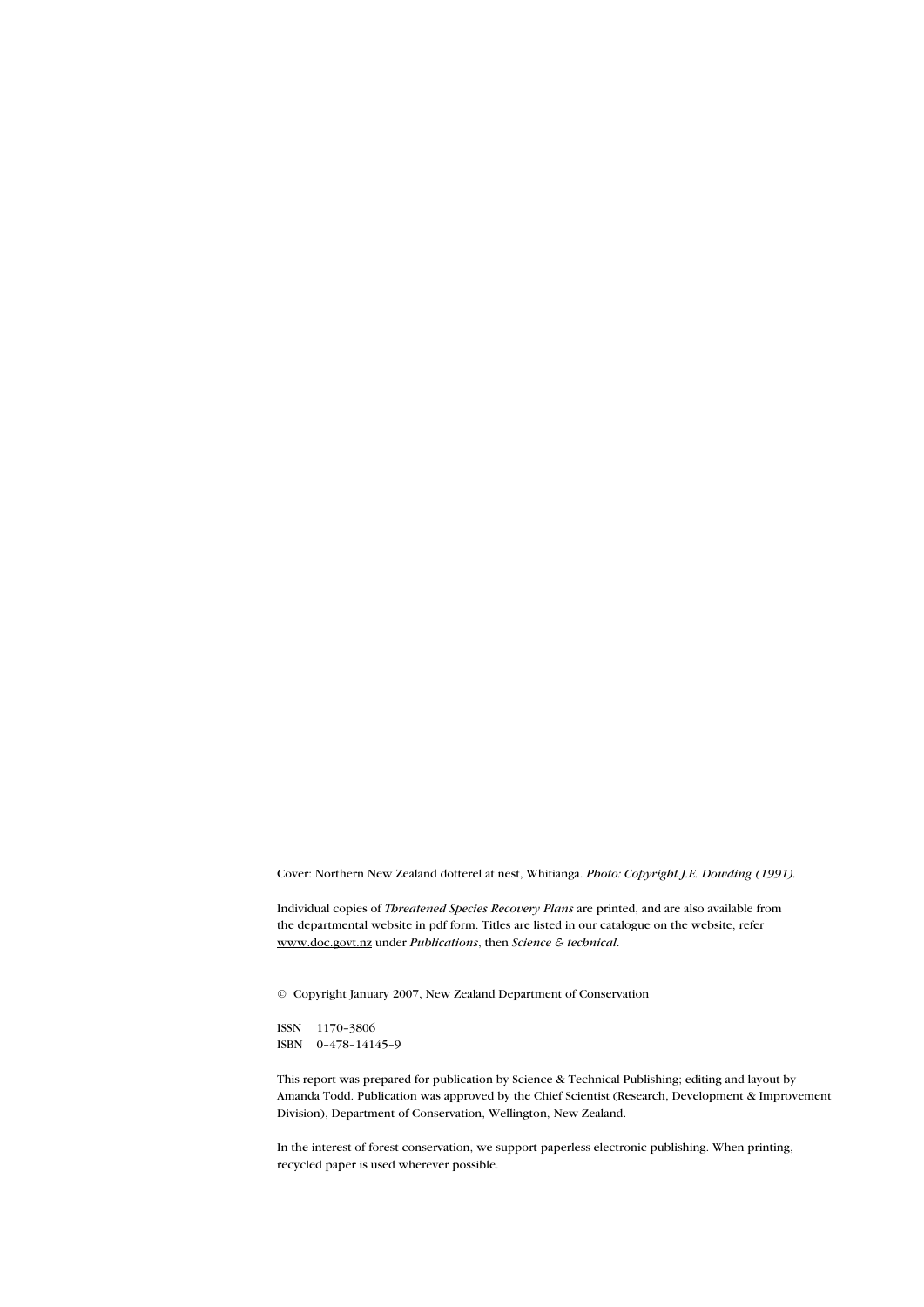## **CONTENTS**

|    | Abstract |                                                             | 5           |
|----|----------|-------------------------------------------------------------|-------------|
| 1. |          | Introduction                                                | 6           |
| 2. |          | Plan term and review date                                   | 6           |
| 3. | Context  |                                                             | 7           |
|    | 3.1      | Overview of species                                         | 7           |
|    |          | Species ecology and biology<br>3.1.1                        | 7           |
|    |          | 3.1.2<br>Status and threat categories                       | 7           |
|    |          | 3.1.3<br>Past and present distribution                      | 8           |
|    |          | 3.1.4<br>Agents of decline and threats                      | $\,$ 8 $\,$ |
|    |          | 3.1.5<br>Past and current management and research           | 8           |
|    |          | 3.1.6<br>Preferred option for recovery                      | 9           |
|    | 3.2      | Strategic directives                                        | 10          |
|    | 3.3      | Cultural importance                                         | 10          |
|    | 3.4      | Public awareness                                            | 11          |
| 4. | Goals    |                                                             | 11          |
|    | 4.1      | Long-term recovery goals                                    | 11          |
|    | 4.2      | Goals for the term of this plan                             | 11          |
|    |          | 4.2.1<br>Management                                         | 11          |
|    |          | 4.2.2<br>Community relations                                | 12          |
|    |          | 4.2.3<br>Research                                           | 12          |
| 5. |          | Implementation                                              | 12          |
|    | 5.1      | Management                                                  | 12          |
|    |          | 5.1.1<br>Topic 1-Management of threats                      | 12          |
|    |          | Topic 2-Monitoring<br>5.1.2                                 | 14          |
|    |          | Topic 3-Legal protection<br>5.1.3                           | 15          |
|    | 5.2      | Community relations                                         | 16          |
|    |          | 5.2.1<br>Topic 4-Management by agencies outside DOC         | 16          |
|    |          | 5.2.2<br>Topic 5-Advocacy                                   | 17          |
|    | 5.3      | Research                                                    | 17          |
|    |          | Topic 6-Predator control on Stewart Island/Rakiura<br>5.3.1 | 17          |
|    |          | Topic 7—Sub-populations of the northern subspecies<br>5.3.2 | 18          |
| 6. |          | References                                                  | 19          |
| 7. |          | Additional reading                                          | 20          |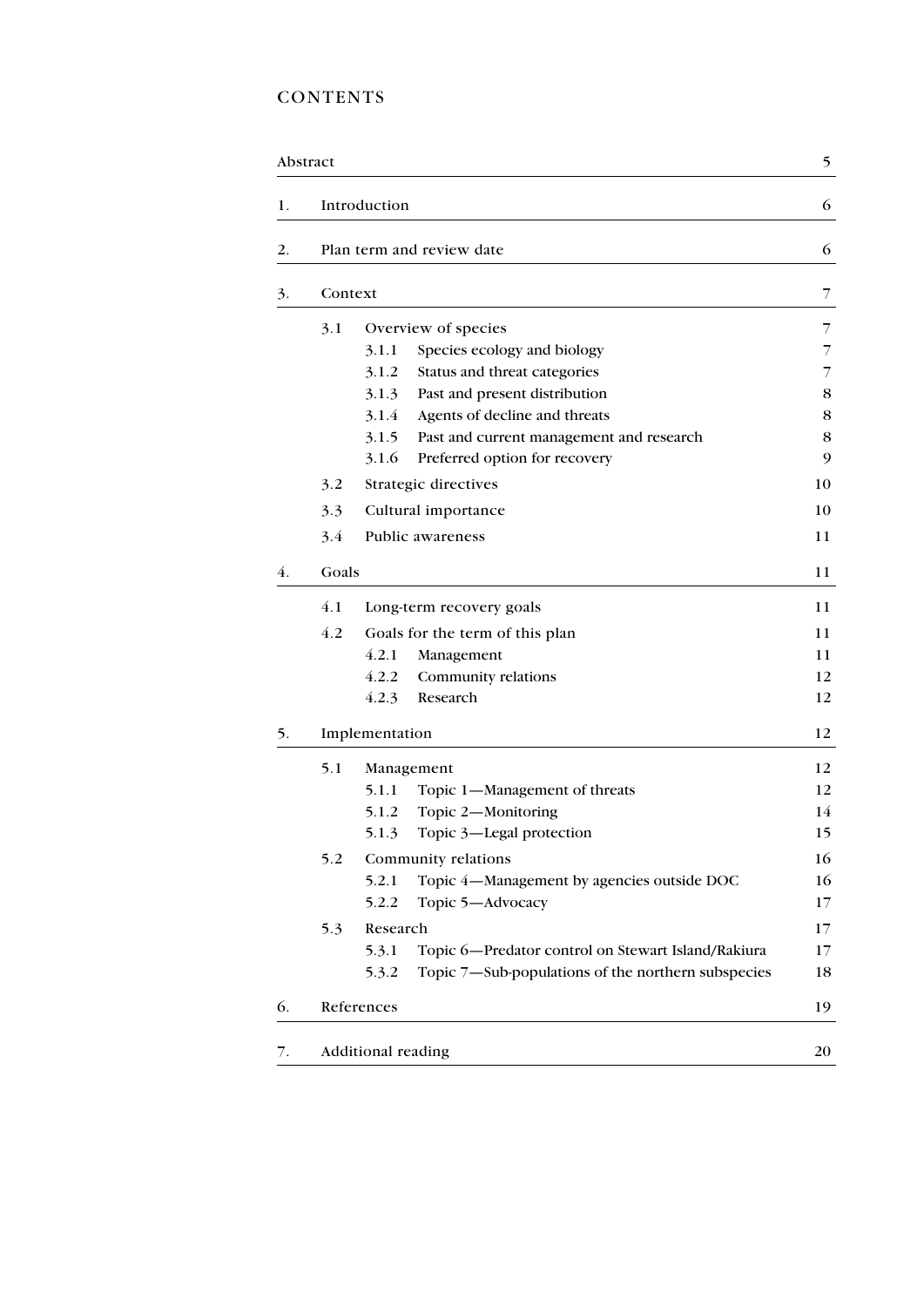| Appendix 1 |
|------------|
|------------|

| Management of northern New Zealand dotterels ( <i>Charadrius</i> |    |
|------------------------------------------------------------------|----|
| <i>obscurus aquilonius</i> ): definitions and site selection     | 24 |
| Appendix 3                                                       |    |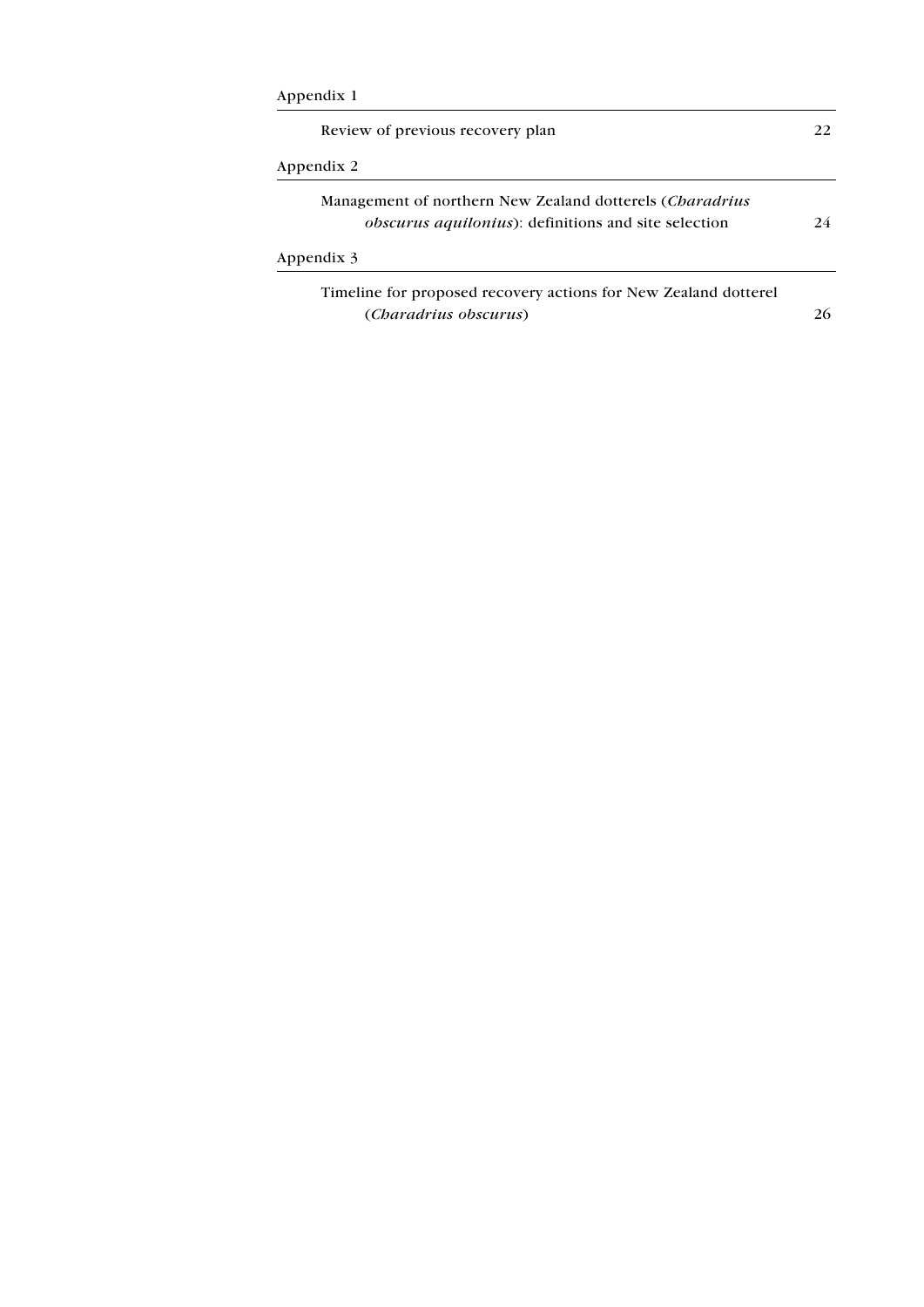## New Zealand dotterel (Charadrius obscurus) recovery plan, 2004–14

John E. Dowding<sup>1</sup> and Alison M. Davis<sup>2</sup>

- <sup>1</sup> DM Consultants, PO Box 36274, Christchurch 8146, New Zealand Email: jdowding@xtra.co.nz
- <sup>2</sup> Chatham Islands Area Office, Department of Conservation, PO Box 114, Chatham Islands, Waitangi 8942, New Zealand

### **ABSTRACT**

The New Zealand dotterel (Charadrius obscurus) is a threatened endemic shorebird that is classified internationally as Endangered. There are two widely separated subspecies. The northern subspecies  $(C. 0.$  *aquilonius*) breeds on or near the coast of the North Island (mainly north of 39°S) and numbered c. 1700 individuals in October 2004. It is classified in New Zealand as Nationally Vulnerable. The southern subspecies (C. o. obscurus) was once widespread in the South Island, but now breeds only inland on Stewart Island/Rakiura. In April 2005, it numbered c. 250 individuals, and it is classified in New Zealand as Nationally Critical. The present plan replaces the first recovery plan for the species, which was published in 1993. This new plan expires in 2014. Summaries are provided of the ecology of the species, its past and present distributions, the threats it faces, and the history of management and research. Long-term and short-term goals for both subspecies are given. Proposed objectives for the northern subspecies include continuing existing protection programmes, expanding protection to new sites, and increasing community involvement and other-agency partnerships in management. There is also a need to identify and protect important breeding, roosting and feeding habitat from degradation using advocacy and statutory protection. Proposed objectives for the southern subspecies include continuing current management on Stewart Island/Rakiura, maintaining the mustelidfree status of the island, and investigating more cost-effective methods of cat (Felis catus) control. A review of the first recovery plan, details of management techniques used at North Island sites and a timeline for the actions proposed in this plan are included in appendices.

Keywords: New Zealand dotterel, Charadrius obscurus, shorebird, threatened species, recovery programme, conservation management, New Zealand

2004–14. Threatened Species Recovery Plan 58. Department of Conservation, Wellington. 28 p.

<sup>©</sup> Copyright January 2007, Department of Conservation. This paper may be cited as:

Dowding, J.E.; Davis, A.M. 2007: New Zealand dotterel (Charadrius obscurus) recovery plan,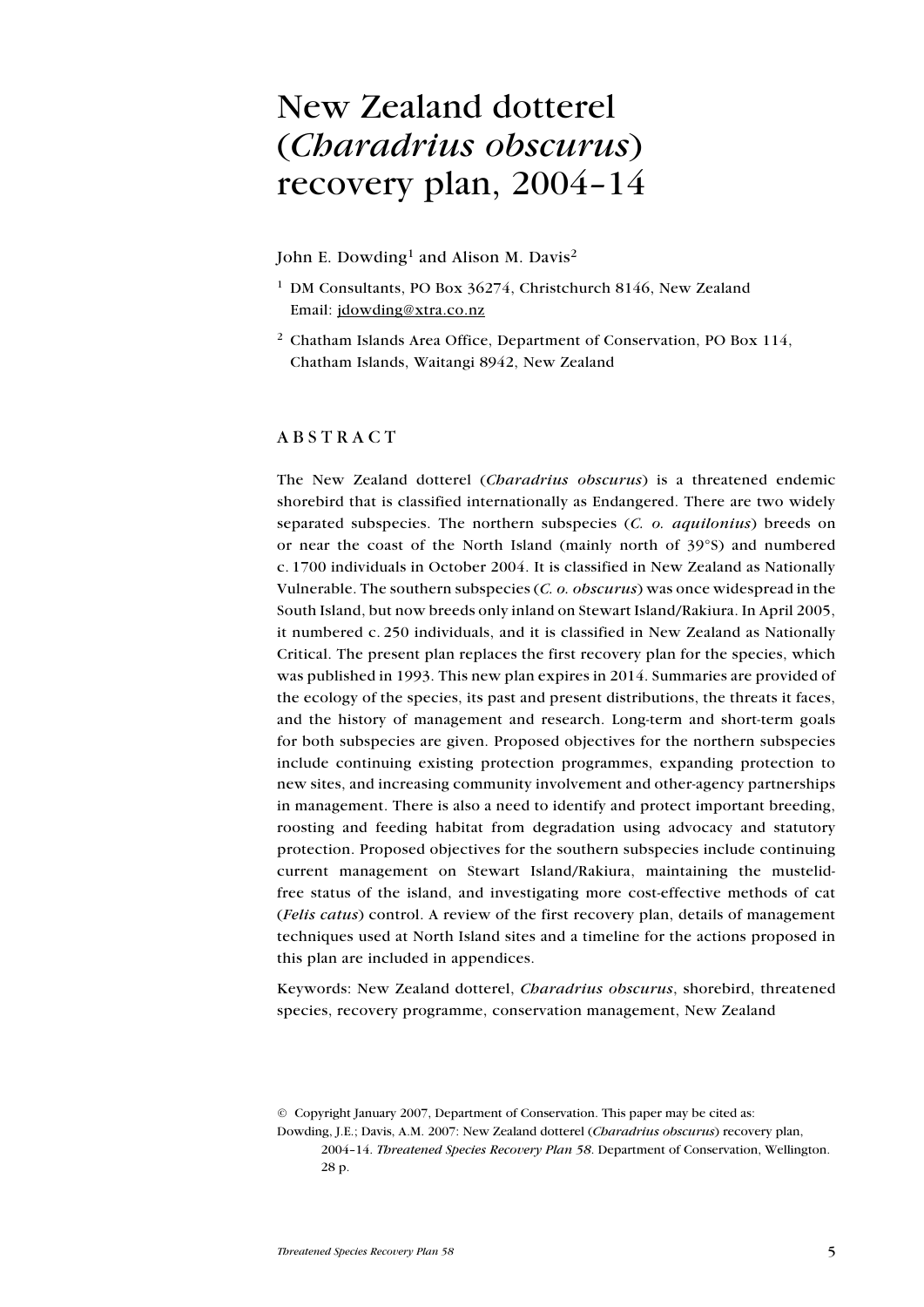## 1. Introduction

The New Zealand dotterel (tuturiwhatu pukunui, rako, Charadrius obscurus) is a threatened endemic shorebird. It is the largest member of the cosmopolitan plover genus *Charadrius*, and has predominantly brown upper parts, a heavy black bill and grey legs. Underparts are off-white in late summer and autumn, becoming a characteristic orange-red in winter and spring. Adults typically weigh 130–170 g.

There are two distinct subspecies, which have ranges that are widely separated geographically. Their status is very different, the threats they face are largely different and the management actions required for their recovery are distinct. Consequently, in most parts of this plan, the two subspecies are considered separately.

The northern subspecies (C. o. aquilonius) numbered c. 1700 individuals in 2004 and is a characteristic bird of sandy beaches in the northern part of the North Island. The southern subspecies (C. o. obscurus) was once widespread in the South Island, but currently only breeds on herb-fields and exposed hilltops on Stewart Island/Rakiura. It numbered c. 250 individuals in autumn 2005. Southern New Zealand dotterels are larger and darker than birds of the northern subspecies.

The main threat to both subspecies is predation, mostly by introduced mammals. However, in the North Island, there are increasing impacts from disturbance (caused by human recreational use of beaches), and from habitat loss and degradation caused by development.

This is the second recovery plan for the New Zealand dotterel. The first plan (Dowding 1993) was approved in 1993 and covered a 5-year period. The present plan outlines actions required to improve the status of the species over the next 10 years. Achievements in the recovery programme since 1993 are assessed in Appendix 1 of this plan, where progress in the objectives and tasks listed in the first plan is reviewed. Recommendations from the New Zealand Dotterel Recovery Group will be used to update this plan during its operation.

## 2. Plan term and review date

Term of the plan: 10 years, from June 2004 to June 2014. Review date: 30 June 2014.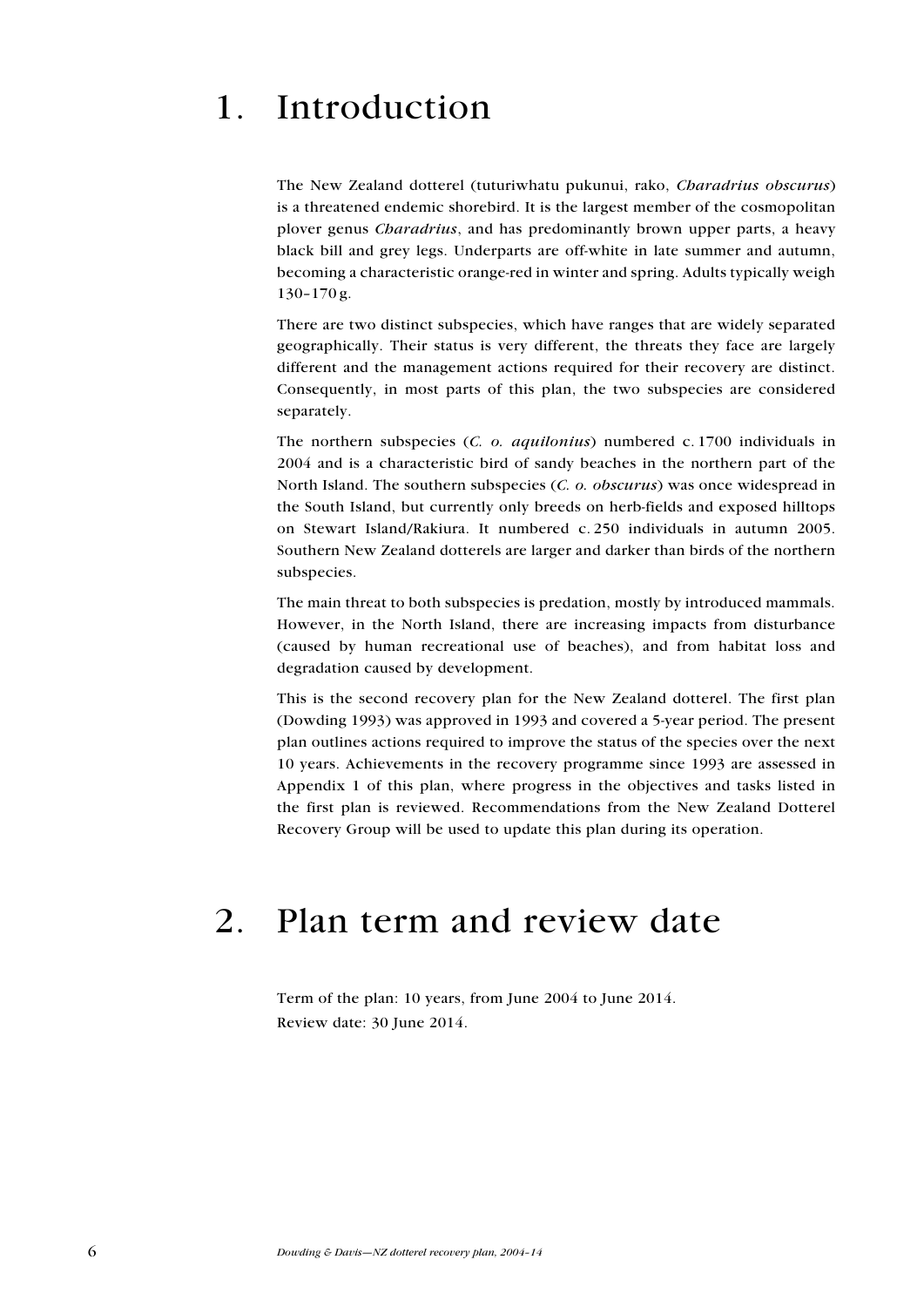## 3. Context

#### 3.1 OVERVIEW OF SPECIES

#### 3.1.1 Species ecology and biology

Based on substantial morphological, ecological and behavioural differences, two subspecies have been described (Dowding 1994).

The northern New Zealand dotterel is almost entirely coastal and typically breeds on sandy beaches, sand spits and shell banks. In urban or developed areas it will also nest on grassed areas or bare earth (e.g. building sites, spoil heaps, quarries, golf courses and airport margins) (Dowding & Moore 2006). Pairs disperse along the coastline to breed. The core period for breeding is between September and January (Pye & Dowding 2002), after which most birds gather at traditional postbreeding flock sites (usually at tidal estuaries) for several months (Dowding & Chamberlin 1991). Although adult survival is high (average adult life-expectancy is c. 13 years), productivity at unmanaged sites is low (Dowding 1997b, 1998) and is the main factor limiting population growth.

The southern New Zealand dotterel breeds inland on Stewart Island/Rakiura, mainly on subalpine herb-fields or rocky areas. The entire population gathers in three coastal post-breeding flocks over autumn and winter (Dowding & Murphy 1993). In the absence of predator control, average adult life-expectancy is c. 5 years (Dowding 1997b).

#### 3.1.2 Status and threat categories

Internationally, the New Zealand dotterel is currently classified as Endangered (BirdLife International 2005). According to national criteria (Molloy et al. 2002; Hitchmough et al. in press), both subspecies are considered threatened.

In 2004, the northern subspecies numbered c. 1700 individuals, including c. 700 pairs (Dowding 2005). Nationally, it is ranked Nationally Vulnerable, with the qualifiers CD (Conservation Dependent) and ST (Stable) (Hitchmough et al. in press).

The southern New Zealand dotterel probably numbered c. 350 individuals in the 1950s (with breeding almost certainly confined to Stewart Island/Rakiura) but had declined to c. 62 by 1992 (Dowding & Murphy 1993). Following intensive management since 1995, the subspecies currently numbers c. 250 individuals (Dobbins 2005). Nationally it is ranked Nationally Critical, with the qualifiers CD (Conservation Dependent), HI (Human Induced) and OL (One Location) (Hitchmough et al. in press).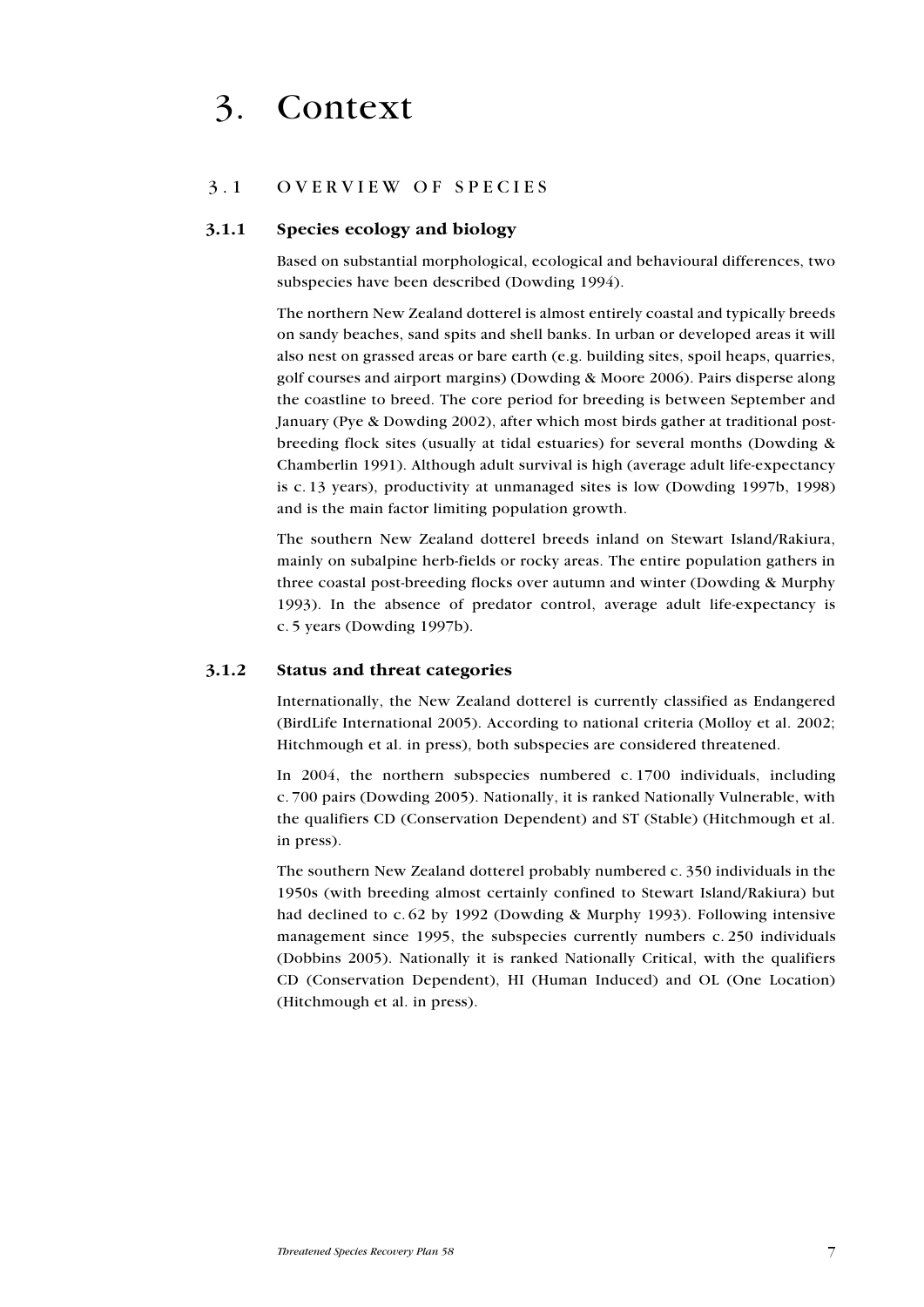### 3.1.3 Past and present distribution

The past distribution of the northern New Zealand dotterel is not clear. It currently breeds in coastal areas of the North Island, north of a line between Taranaki and northern Hawke's Bay, although it is most common on the east coast of Northland, Auckland, Coromandel and Bay of Plenty (Dowding & Moore 2006). Its range has recently expanded into the Gisborne area; however, the North Island west coast population is fragmenting and range is being lost there (Dowding 2001, 2005).

Until the early 20th century, the southern New Zealand dotterel bred widely in the South Island (Dowding 1999). Breeding is now confined to Stewart Island/ Rakiura, but there is a post-breeding flock site at Awarua Bay, Southland. Juvenile birds are occasionally seen elsewhere in the South Island (Dowding & Moore 2006).

## 3.1.4 Agents of decline and threats

Like many of New Zealand's endemic birds, the New Zealand dotterel shows a number of life-history and behavioural traits that make it susceptible to predation, particularly by introduced mammals (Dowding & Murphy 2001).

Predation (mainly of eggs and chicks) is the major threat to the northern subspecies. Important mammalian predators include stoats (Mustela erminea) (Dowding & Murphy 1996), cats (Felis catus) and hedgehogs (Erinaceus europaeus) (Dowding 1998). Where native avian predators are numerous (particularly the Australasian harrier Circus approximans, black-backed gull Larus dominicanus, and red-billed gull Larus novaehollandiae scopulinus), they also cause losses (Dowding 1993; Wills et al. 2003). Other factors that reduce breeding success are flooding and crushing of nests, and disturbance during breeding caused by the recreational use of beaches by people, vehicles and dogs (Lord 1996; Dowding 1998). There is ongoing loss or degradation of breeding habitat by coastal development, particularly on the North Island east coast (Cumming 1991).

Predation (mainly of breeding adults) by cats and possibly rats (Rattus spp.) is the main threat to the southern subspecies. Males undertake most of the nighttime incubation and are more at risk. During the early 1990s, when numbers were very low, this led to a marked gender imbalance in the population (Dowding 1997b).

## 3.1.5 Past and current management and research

The first attempt at a North Island-wide census, using counts collected over many years, was made by Edgar (1969). The first complete census of the northern subspecies was undertaken in October 1989. A recovery group for the species was set up in 1991 and the first recovery plan was published in 1993 (Dowding 1993). A second complete census was undertaken by Ornithological Society of New Zealand (OSNZ) members, Department of Conservation (DOC) staff and others in October 1996 (Dowding 1997a), and a third in October 2004 (Dowding 2005).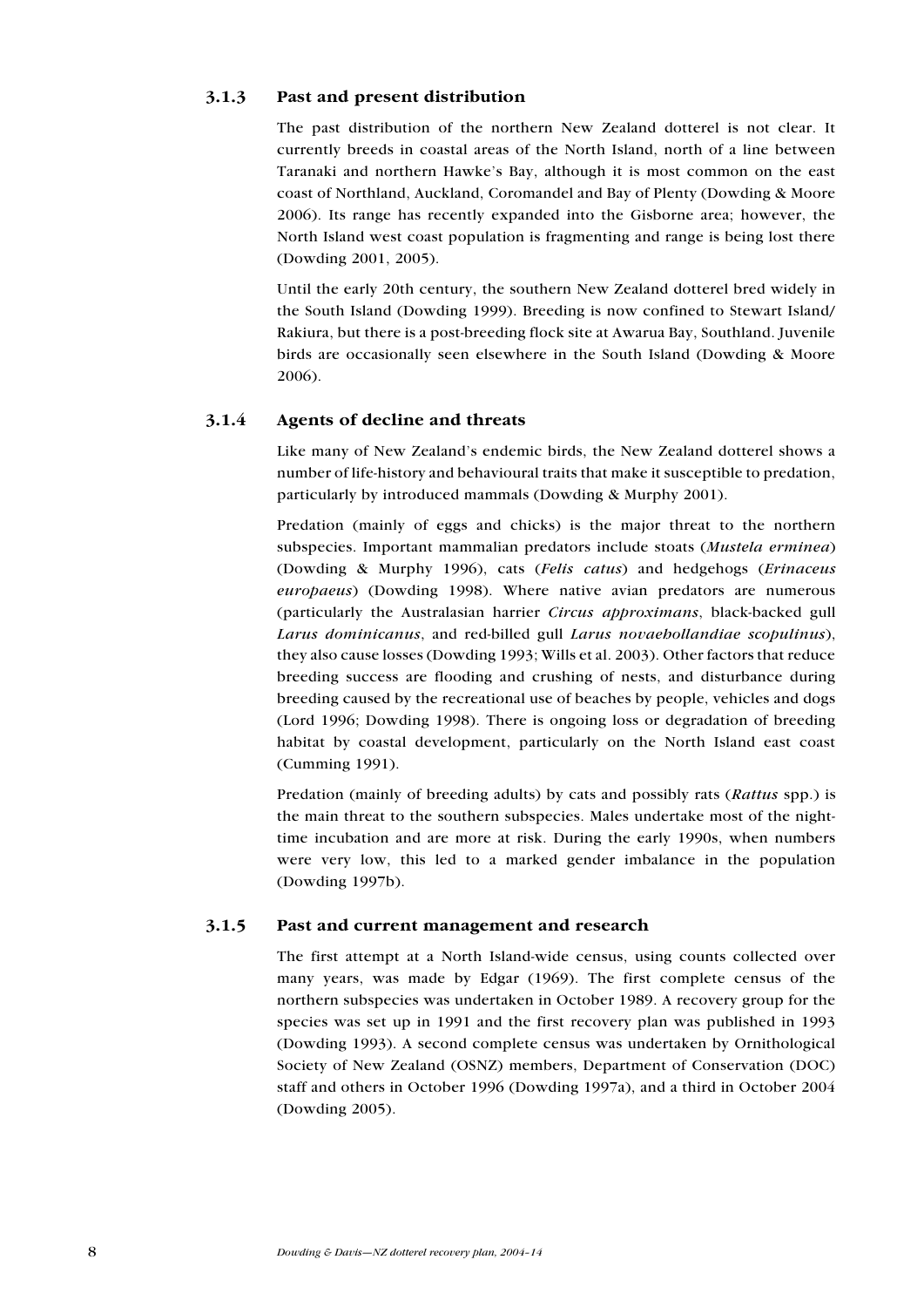Management of northern New Zealand dotterels was first undertaken at Ruakaka, Waipu, Mangawhai and Papakanui Spit by the New Zealand Wildlife Service in 1983, but did not include control of mammalian predators (G.R. Parrish, OSNZ, pers. comm.). Intensive management (including predator control) was first undertaken at Opoutere, Coromandel Peninsula, in 1986. Similar management programmes have since been initiated at other sites in Northland, Auckland, Coromandel and Bay of Plenty (Dowding 2006). The intensity and duration of management have varied, but 'full' management (see Appendix 2) includes appointing a warden, controlling predators, fencing off nesting areas, advocacy, reducing disturbance and reducing losses to flooding. Wardens monitor breeding success and produce a written report. These programmes primarily aim to increase productivity and have been largely successful (e.g. Wills et al. 2003).

Research has been carried out on the impacts of human disturbance on nesting, chick rearing and flocking (Lord 1996). Continuing research on juvenile dispersal has identified at least two sub-populations in the North Island, one in Auckland and Northland, the other in Coromandel and Bay of Plenty. There is currently little or no interchange between these sub-populations and they are treated as separate management units (Dowding 2001).

Research on the southern subspecies began in 1988 and revealed that the Stewart Island/Rakiura population was smaller than expected and in rapid decline (Dowding & Murphy 1993). Following trials in the early 1990s, predator control (by poisoning of cats and rats) has been undertaken around important breeding sites since 1995 (Dowding & Murphy 2001). The population size is estimated annually by staff of DOC's Southland Conservancy.

## 3.1.6 Preferred option for recovery

The preferred option for the recovery of the New Zealand dotterel is as follows (justification of each point can be found in section 5 (Implementation) under the 'Topic' and 'Issue' headings):

- Continue predator control at key breeding sites on Stewart Island/Rakiura for the duration of this plan. Monitor numbers of the southern subspecies annually.
- Maintain the mustelid-free status of Stewart Island/Rakiura.
- Investigate more cost-effective methods of cat control and assess the feasibility of eradicating cats from Stewart Island/Rakiura.
- Continue existing protection programmes at North Island breeding sites and expand protection to areas that do not benefit from existing programmes.
- Increase community involvement and partnerships with other agencies in North Island protection programmes.
- Undertake research and management to maintain and expand the breeding range of the northern subspecies.
- Protect important breeding, roosting and feeding habitat in the North Island from destruction or degradation by means of advocacy, statutory protection and by opposing planning applications that will adversely affect such areas.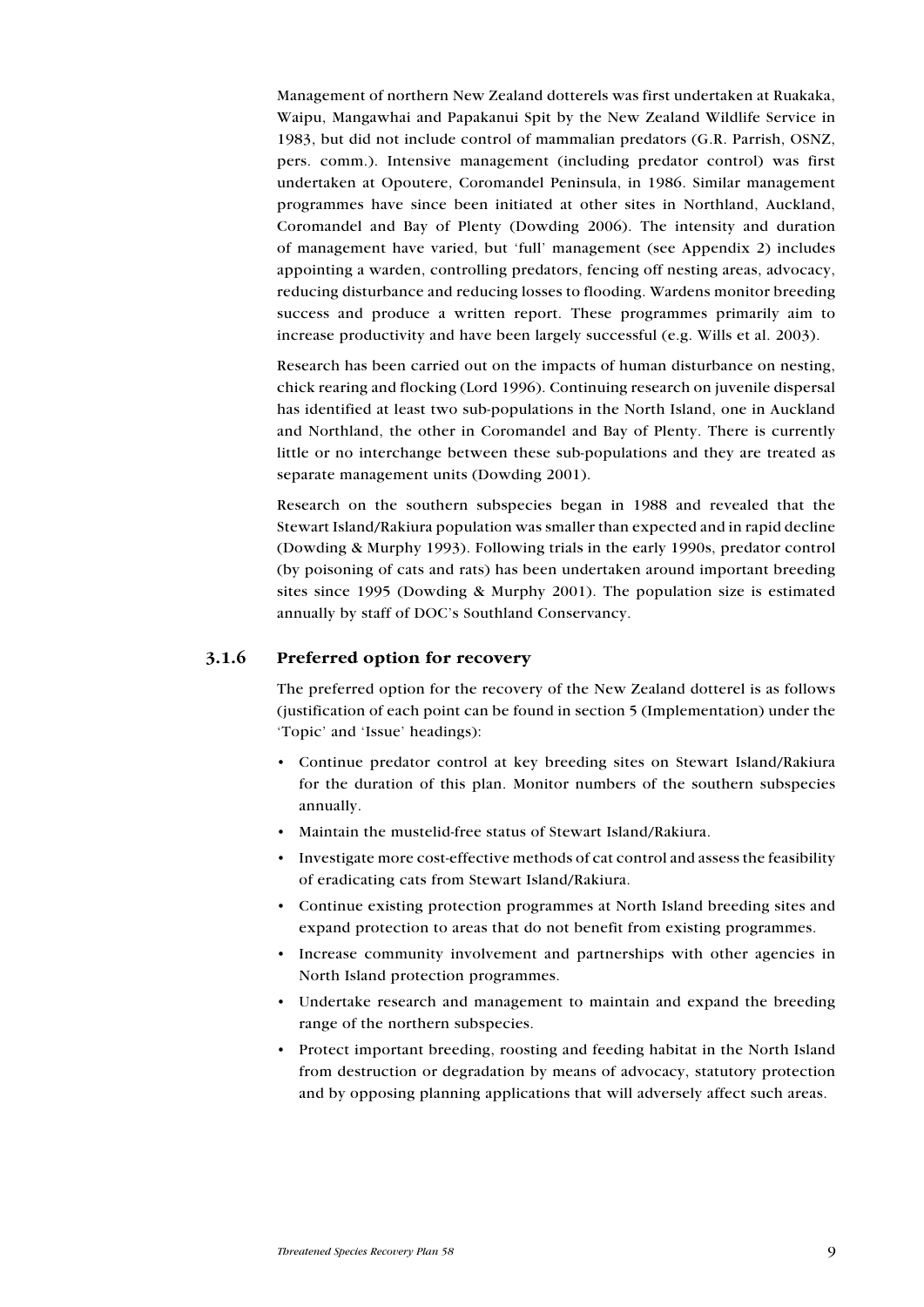## 3 . 2 S trategic directives

This plan is consistent with Goal Three of the New Zealand Biodiversity Strategy (Anon. 2000):

Goal Three: Halt the decline in New Zealand's indigenous biodiversity. •

Maintain and restore viable populations of all indigenous species and subspecies across their natural range and maintain their genetic diversity.

The plan is also consistent with DOC's Statement of Intent (DOC 2003), particularly Key Steps 1 and 5:

• Key Step 1: Protect and restore New Zealand's natural heritage.

Outcome 1: Halting the loss of natural heritage in New Zealand's terrestrial, freshwater and marine Environments within areas managed by the Department.

Outcome 2: No human-induced extinctions of indigenous terrestrial, freshwater and marine species have occurred and, where practicable, representative populations of all indigenous species have long-term security in predominantly natural habitats within their natural range.

Outcome 3: Ensuring a more comprehensive range of terrestrial, freshwater and marine environments is legally protected.

• Key Step 5: Engage the community in conservation.

Outcome 3: Community groups, agencies and others participate in conservation and undertake their own conservation initiatives supported by the Department.

The control of cats and rats on Stewart Island/Rakiura around New Zealand dotterel breeding sites is consistent with DOC's draft 5-year strategy for managing pests on the island (DOC 2001).

## 3 . 3 C ultural importance

Tuturiwhatu pukunui or rako was and remains culturally significant to Maori. The bird features in a range of stories and sayings. According to Ngati Awa tradition, the slaying of Taukata caused his sister Tuturiwhatu such grief that she accidentally fell into an earth oven and had her breast burnt. This led to her representing the dotterel (K. Merito, Ngati Awa, pers. comm.). The appearance of dotterels was believed to herald the arrival of important visitors (J. Murray, Ngaiterangi, pers. comm.). Some bones of the dotterel were highly prized as tattooing needles (Williams 1985).

In the South Island during the 19th century, the New Zealand dotterel was considered a delicacy by European settlers and was shot for food (see Dowding 1999).

In many coastal areas of the North Island, the species is now highly valued as a characteristic and important part of the ecological community. Because the New Zealand dotterel is endemic, in low numbers, and is vulnerable to predators and development, many people (particularly residents of the North Island coast) are increasingly advocating its protection.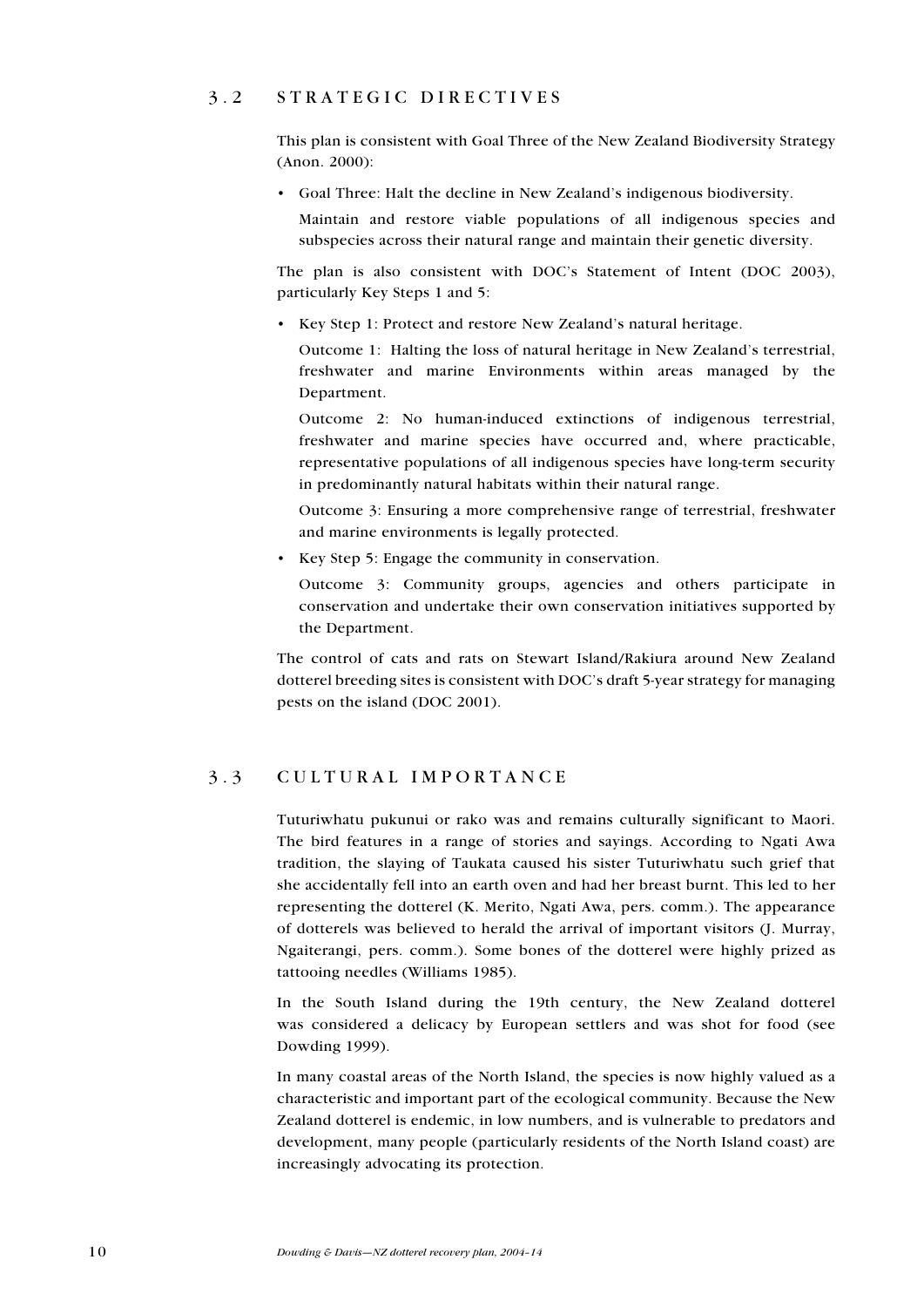## 3 . 4 P ublic awareness

There is a moderate level of public awareness of the northern subspecies in the northern part of the North Island, where New Zealand dotterels are most numerous. Elsewhere in the country, however, public awareness is generally low. Recent media coverage of the potential impacts of the North Shore Busway construction on the species has greatly increased public awareness in the Auckland urban area. Other than on Stewart Island/Rakiura, awareness of the southern subspecies is very low.

For many years, research on New Zealand dotterels and promotion of the species' threatened status were primarily undertaken by members of two non-government organisations (NGOs). Members of OSNZ have been responsible (since 1950) for much of the research undertaken on the species. The Royal Forest & Bird Protection Society (RFBPS) has promoted and funded research, management and advocacy initiatives at a number of sites. Members of both organisations have made major contributions to the three national censuses, and are regularly active in monitoring, data collection and advocacy at other times.

Management of New Zealand dotterels is increasingly being undertaken by organisations, groups and individuals outside DOC. In particular, management of the species in regional parks by the Auckland Regional Council has raised public awareness in the Greater Auckland area.

## 4. Goals

## 4.1 LONG-TERM RECOVERY GOALS

The long-term recovery goals for New Zealand dotterels are for:

- A population of 400 southern New Zealand dotterels that is self-sustaining or requires minimal/sustainable management to exist on Stewart Island/Rakiura by 2030
- Threats to northern New Zealand dotterels to be managed and habitat protected so that the present distribution is secured, the breeding range has expanded and the population has increased to at least 2200 birds by 2030

## 4.2 GOALS FOR THE TERM OF THIS PLAN

## 4.2.1 Management

- The southern subspecies to number at least 300 birds by 2014
- The population of the northern subspecies to have increased in size to 1900 birds and there to have been no loss of range by the 2011 census (see Action 2.2 below)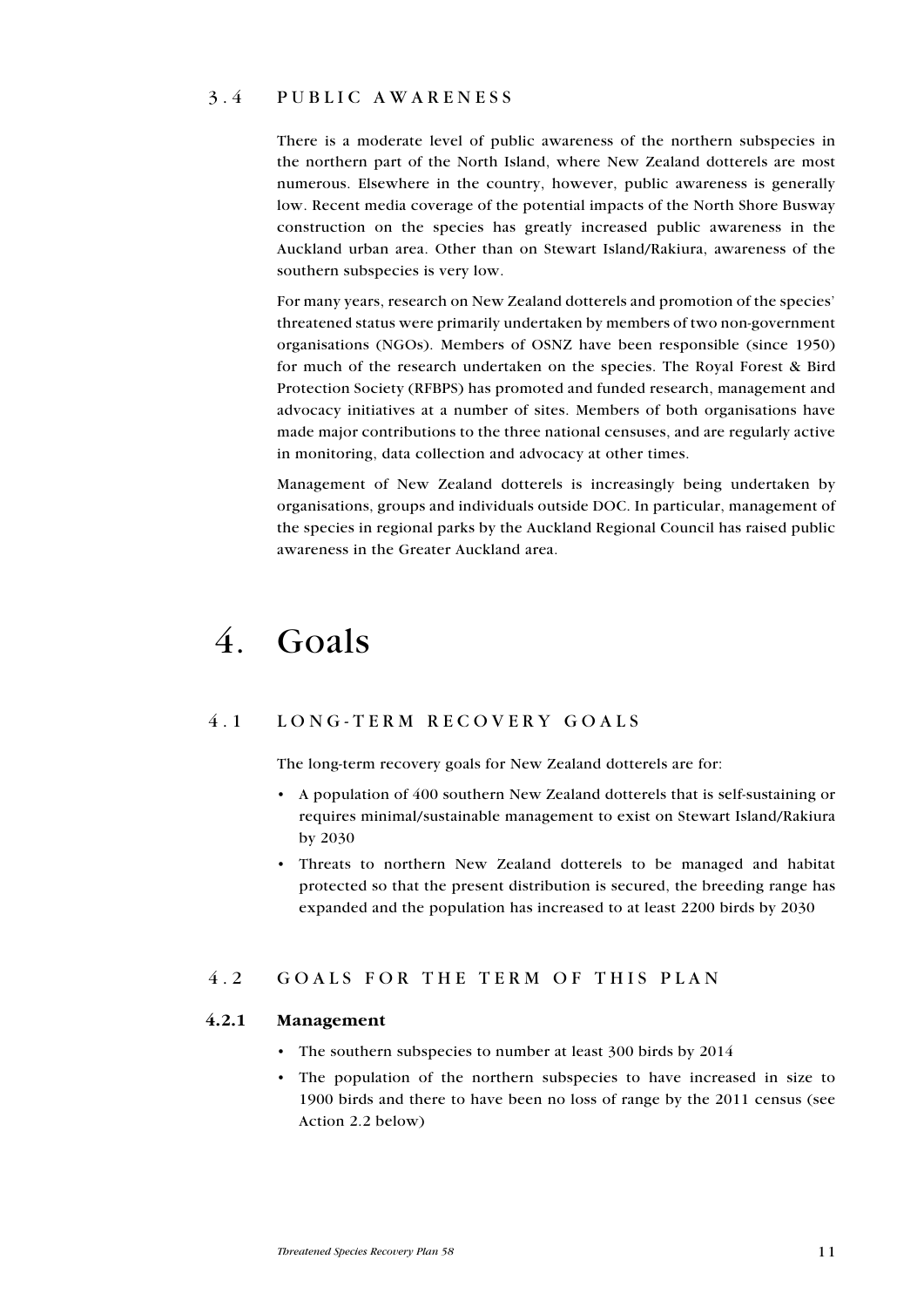## 4.2.2 Community relations

• Protection and management of northern New Zealand dotterels by statutory bodies, NGOs, community groups and individuals outside DOC to have been coordinated and supported, so that they manage at least 15% of the breeding population effectively by 2014

## 4.2.3 Research

- Alternative and/or additional techniques to make predator control on Stewart Island/Rakiura more cost-effective and sustainable over a longer period and a wider area to have been identified by the end of 2006 •
- A full understanding of the structure of the northern population (number and range of sub-populations) to have been achieved by 2008 •

## 5. Implementation

A timeline for the following objectives and actions is outlined in Appendix 3.

## 5.1 MANAGEMENT

## 5.1.1 Topic 1—Management of threats

Both subspecies of New Zealand dotterel are conservation dependent, i.e. they will decline without management.

#### Issues

- The population of the southern subspecies is still very small and not yet secure. Therefore, it is essential that current levels of predator (cat and rat) control around important breeding sites on Stewart Island/Rakiura be maintained for the duration of this plan.
- Southern New Zealand dotterels appear to be particularly susceptible to mustelids (Dowding 1999), so it is vital that Stewart Island/Rakiura be kept free of them.

#### Objectives and actions

Objective 1.1: Continue current management on Stewart Island/Rakiura for the duration of this plan and prevent mustelids from reaching the island.

| <b>ACTION</b>                                                                                                                                                                              | <b>RESPONSIBILITY</b>                          | PRIORITY  |
|--------------------------------------------------------------------------------------------------------------------------------------------------------------------------------------------|------------------------------------------------|-----------|
| Maintain predator control at important New<br>1.1<br>Zealand dotterel breeding sites on Stewart<br>Island/Rakiura each season (Table Hill/SH464,<br>Mt Rakeahua, SH511 and Rocky Mountain) | Stewart Island Field Centre<br>(FC)            | Essential |
| Maintain the mustelid-free status of Stewart<br>1.2<br>Island/Rakiura in perpetuity                                                                                                        | Stewart Island FC and<br>Southland Conservancy | Essential |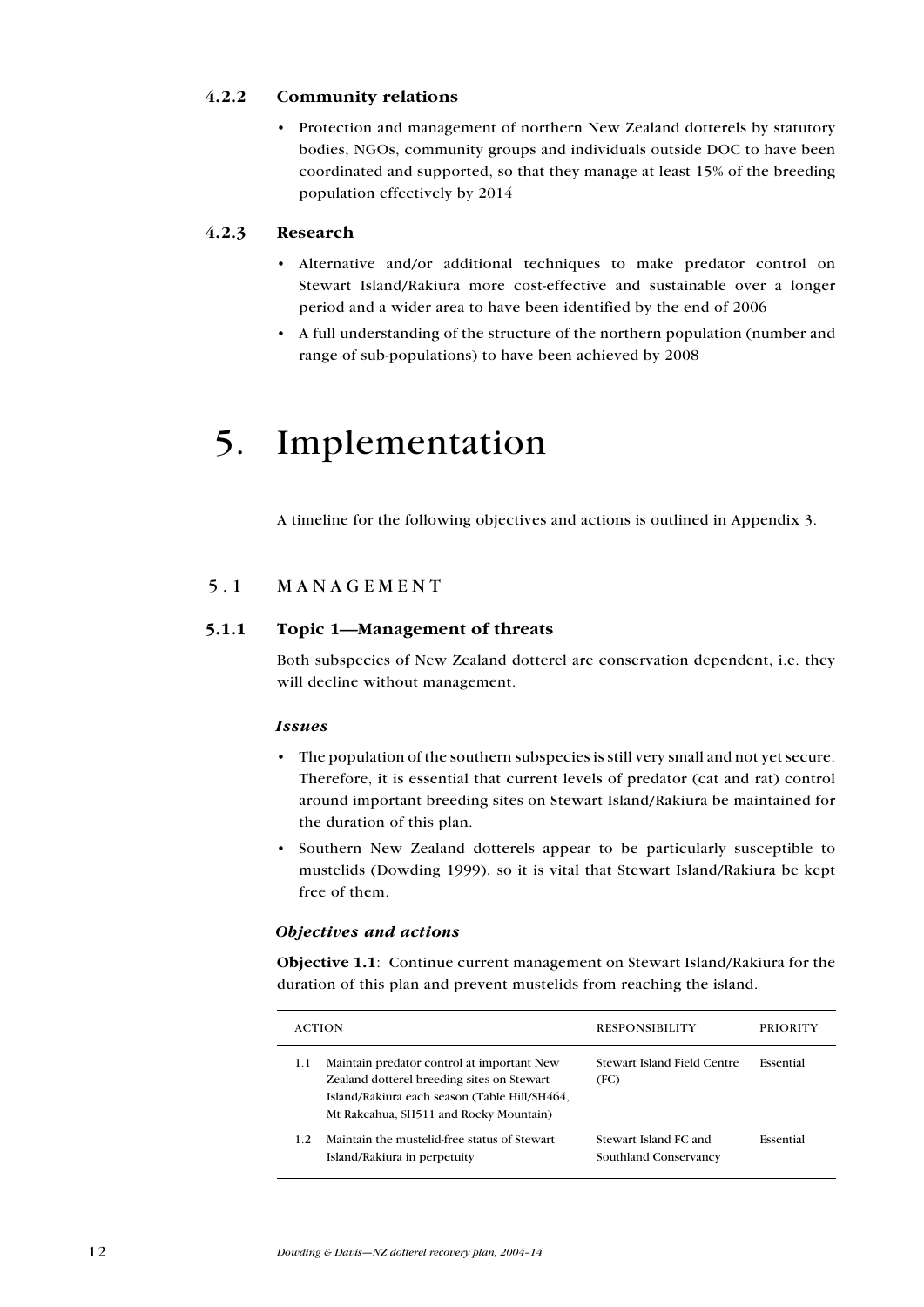#### **Issue**

There has been a rapid decline in numbers on the North Island west coast in recent years. This may, in part, be due to nearly all of the existing managed sites being on the North Island east coast (Dowding 2001). There is currently one large managed site on the Auckland west coast (South Kaipara Head), but management is urgently required on Waikato west coast and Northland west coast to ensure that the range of the taxon is preserved. Since remaining sites in these two areas all have few pairs, a cost-effective management unit will need to consist of several separated sites. •

#### Objectives and actions

Objective 1.2: Identify suitable North Island west coast management units by mid-2005 and establish full management programmes in those units by spring 2006, so that there is no loss of range on the North Island west coast during the term of this plan

| <b>ACTION</b>                                                                                                                                                                                               | <b>RESPONSIBILITY</b>                                                            | <b>PRIORITY</b> |
|-------------------------------------------------------------------------------------------------------------------------------------------------------------------------------------------------------------|----------------------------------------------------------------------------------|-----------------|
| Identify at least one suitable management unit<br>1.3<br>(group of sites) on Waikato west coast and at<br>least one on Northland west coast (taking into<br>account the criteria in Appendix 2) by mid-2005 | Northland and Waikato<br>Conservancies in conjunction<br>with the recovery group | Essential       |
| Establish full management (see Appendix 2) at<br>1.4<br>the west-coast management units identified by<br>Action 1.3 by the 2006/07 season, and maintain<br>for the term of this plan                        | Northland and Waikato<br>Conservancies                                           | Essential       |

#### Issues

- Without management, the northern subspecies would decline by c. 1%-2% per year (JED, unpubl. data). Currently, c. 20% of breeding pairs are managed (by DOC and other agencies, groups and individuals) at five large ('core') sites and several smaller ones. This level of management is just sufficient to allow the population to increase slowly and therefore should continue.
- The northern subspecies population is still small, and increasing development and recreational use of the coast will impose further pressure in the near future. Therefore, additional managed sites (other than the national priority sites identified in Action 1.3 above) are required to increase growth of the population and maintain numbers and range. •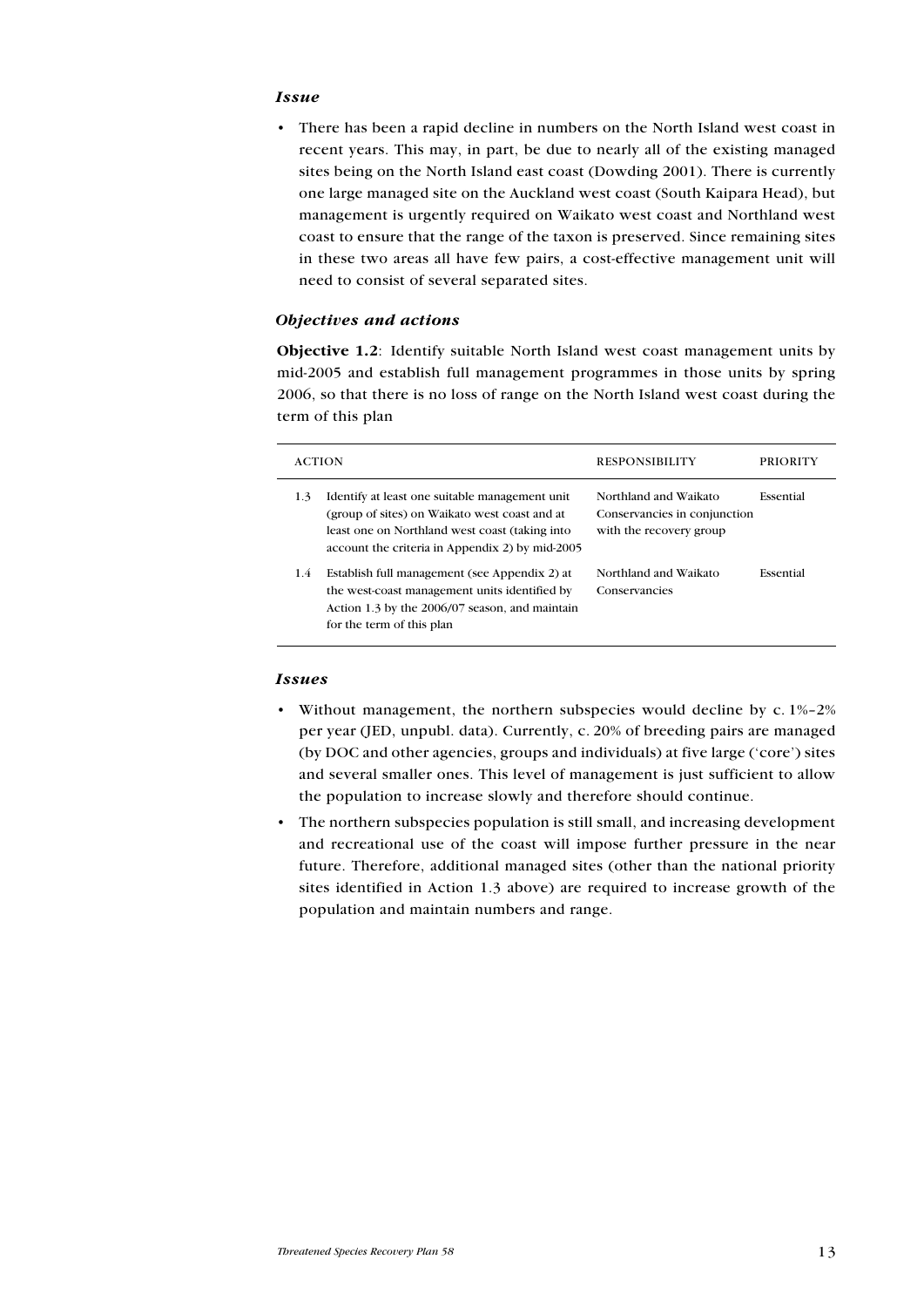#### Objectives and actions

Objective 1.3: Continue existing protection programmes at North Island breeding sites and expand protection to areas that do not benefit from existing programmes, so that the population has increased to 1900 birds by 2011 and there is no loss of range

|     | <b>ACTION</b>                                                                                                                                                                                                                      | <b>RESPONSIBILITY</b>                                                                                                                   | PRIORITY  |
|-----|------------------------------------------------------------------------------------------------------------------------------------------------------------------------------------------------------------------------------------|-----------------------------------------------------------------------------------------------------------------------------------------|-----------|
| 1.5 | Maintain full management (see Appendix 2) at<br>existing breeding sites (Waipu, Mangawhai,<br>South Kaipara Head, Opoutere, Waikawau and<br>Matakana Island) each season for the term of<br>this plan.                             | Northland, Auckland,<br>Waikato and Bay of Plenty<br>Conservancies                                                                      | Essential |
| 1.6 | Establish full management (see Appendix 2) at<br>sites not currently managed and maintain for the<br>term of this plan. Criteria for site selection and<br>current priority sites in each conservancy are<br>listed in Appendix 2. | Northland, Auckland,<br>Waikato, Bay of Plenty<br>and East Coast/Hawke's Bay<br>Conservancies in conjunction<br>with the recovery group | High      |

#### 5.1.2 Topic 2—Monitoring

Without periodic counts of both subspecies, changes in range and numbers cannot be detected, and the effectiveness of management is unknown. This information is required to guide further management and research, and to assist ongoing improvements in the recovery programme.

#### Issues

- Numbers of the southern subspecies are still very low and annual percentage changes are still relatively large. Annual autumn counts are required.
- The northern population is larger and currently numbers are not changing rapidly. Censuses have recently been undertaken every 7–8 years, and this still appears to be an appropriate interval.

#### Objectives and actions

Objective 2.1: Monitor the population size of the southern subspecies annually and that of the northern subspecies at 7-year intervals

|     | <b>ACTION</b>                                                             | <b>RESPONSIBILITY</b>                                                                                                                                                                   | <b>PRIORITY</b> |
|-----|---------------------------------------------------------------------------|-----------------------------------------------------------------------------------------------------------------------------------------------------------------------------------------|-----------------|
| 2.1 | Monitor numbers of the southern subspecies<br>annually in autumn          | Stewart Island FC.                                                                                                                                                                      | Essential       |
| 2.2 | Conduct a census of the entire North Island<br>population in October 2011 | Coordination and analysis<br>by recovery group. Counts<br>by all North Island (NI)<br>conservancies (except<br>Tongariro/Taupo and<br>Wellington), OSNZ, RFBPS<br>and other volunteers. | Essential       |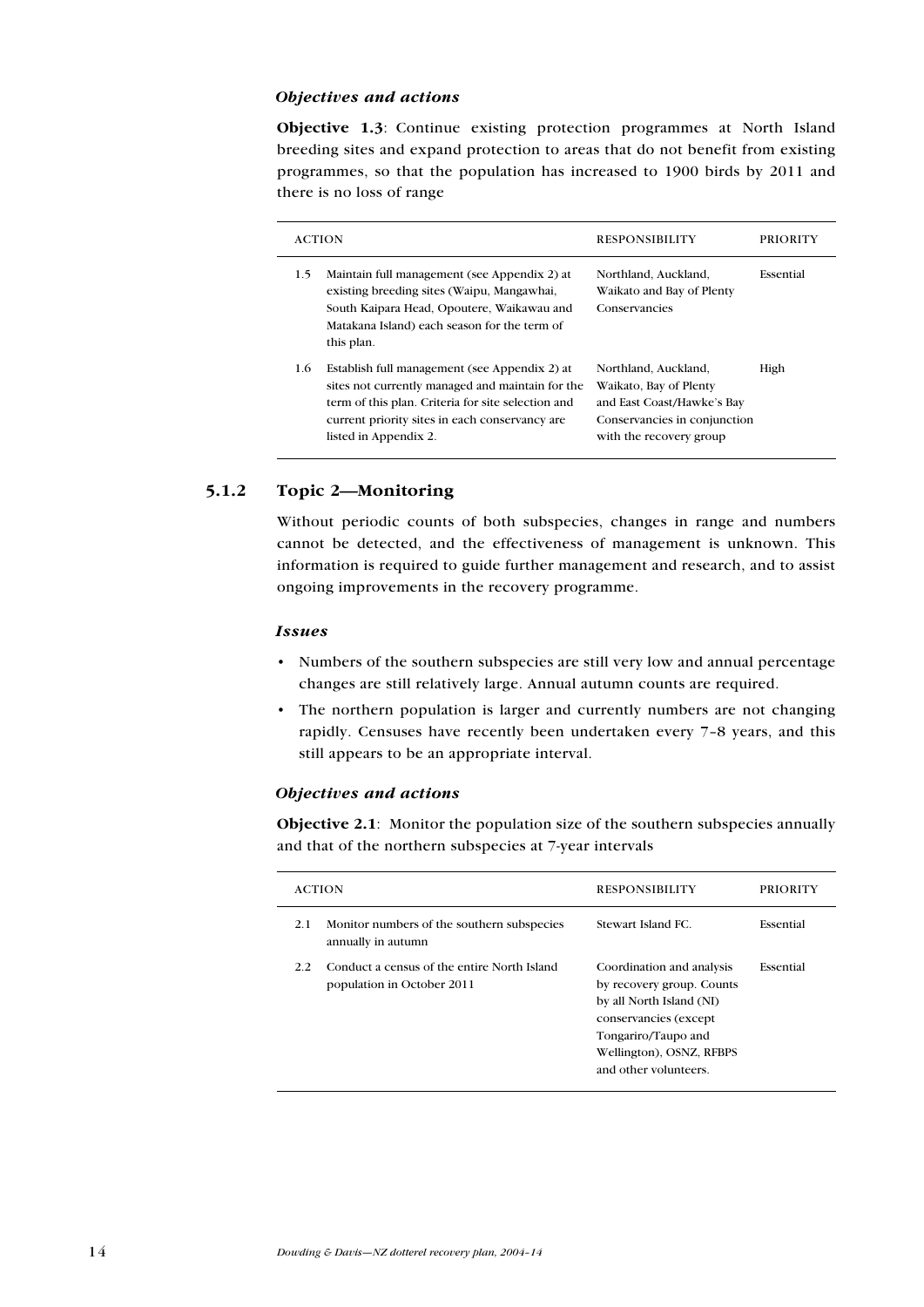#### **Issue**

• A few pairs have recently been found breeding on the Taranaki coast, south of the usual breeding range of the northern subspecies on the west coast. Given the overall decline on other parts of the North Island west coast, this possible range expansion should be monitored, as an increase in numbers may provide opportunities for management within the life of this plan.

#### Objectives and actions

Objective 2.2: Annually monitor the possible expansion of range of the northern subspecies on the Taranaki coast

| <b>ACTION</b> |                                                                                                                                                        | <b>RESPONSIBILITY</b>                                        | <b>PRIORITY</b> |
|---------------|--------------------------------------------------------------------------------------------------------------------------------------------------------|--------------------------------------------------------------|-----------------|
|               | Each spring, monitor numbers of pairs<br>attempting to breed in Wanganui Conservancy.<br>Each autumn, search for post-breeding flock sites. volunteers | Wanganui Conservancy with Medium<br>assistance from NGOs and |                 |

### 5.1.3 Topic 3—Legal protection

Northern New Zealand dotterels are widely and thinly spread, with the majority of sites having few birds. Consequently, there is a perception that impacts at a particular site may be acceptable because only a few pairs are involved. However, the majority of the taxon now occurs on the east coast of the North Island, which is subject to heavy and increasing pressure from the human population.

#### Issue

• In the medium to long term, the cumulative impact on few pairs at many sites will inevitably have an adverse effect on the taxon as a whole, by reducing numbers and range.

#### Objectives and actions

Objective 3.1: Oppose consent applications for any development or activity that may have potential or actual adverse impacts on New Zealand dotterels at any site of international significance for the taxon under the Ramsar Convention (1971) (sites are considered of international significance if they regularly hold 1% of the population of a taxon)

|     | ACTION                                                                                                                                                                                                                                                                                                 | <b>RESPONSIBILITY</b>                                                         | PRIORITY |
|-----|--------------------------------------------------------------------------------------------------------------------------------------------------------------------------------------------------------------------------------------------------------------------------------------------------------|-------------------------------------------------------------------------------|----------|
| 3.1 | During the term of this plan, oppose applications<br>for any activity that may have potential or actual<br>adverse impacts on northern New Zealand<br>dotterels at any breeding site that contains seven<br>pairs or more, or any flocking or feeding site that<br>regularly contains 17 birds or more | All NI conservancies except<br>Tongariro/Taupo and<br>Wellington              | High     |
| 3.2 | By mid-2006, establish a structure to collect and<br>make available all relevant material (notably<br>existing statements of evidence, planning<br>hearing and Environment Court decisions), and<br>to coordinate and support the legal action<br>proposed in Action 3.1                               | Recovery group to establish,<br>with input from all relevant<br>conservancies | Medium   |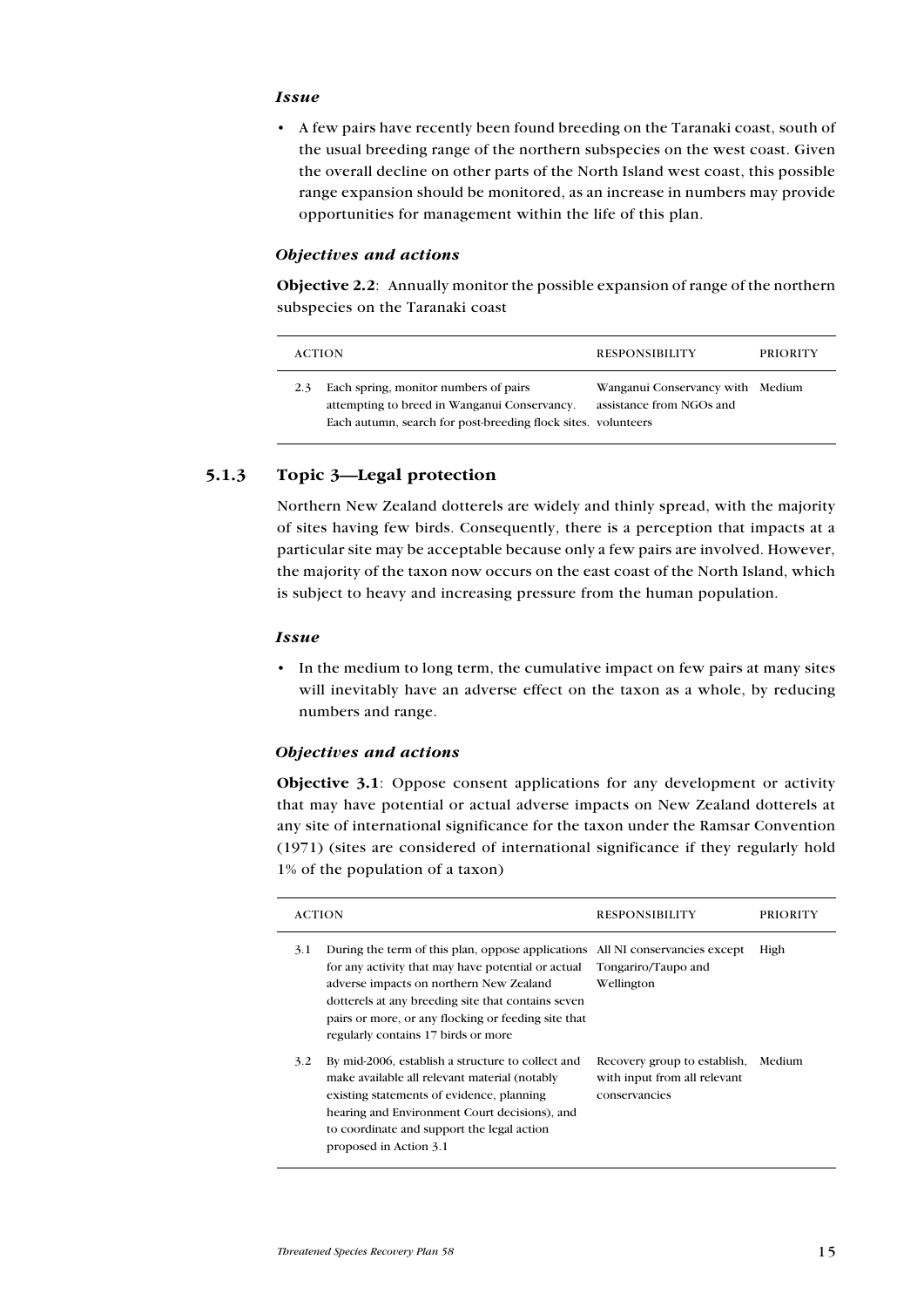#### Issues

Northern New Zealand dotterels are widely spread, with the majority of sites having a small number of pairs. Management of few pairs at many sites is logistically difficult and not cost-effective. Particular emphasis should, therefore, be placed on long-term protection of sites that hold large numbers of pairs. •

#### Objectives and actions

Objective 3.2: Identify key breeding, flocking and feeding sites in the North Island and provide statutory or other protection

| <b>ACTION</b>                                                                                                                                                                            | <b>RESPONSIBILITY</b><br>PRIORITY                                        |
|------------------------------------------------------------------------------------------------------------------------------------------------------------------------------------------|--------------------------------------------------------------------------|
| By mid-2005, identify all key NI breeding sites<br>3.3<br>(those regularly holding ten pairs or more) and<br>key flocking or feeding sites (those regularly<br>holding 30 birds or more) | High<br>Recovery group                                                   |
| During the life of this plan, seek statutory or<br>3.4<br>other protection (via reserve status, local<br>bylaws, covenants, etc.) for the key sites<br>identified by Action 3.3          | High<br>All NI conservancies except<br>Tongariro/Taupo and<br>Wellington |

## 5.2 COMMUNITY RELATIONS

#### 5.2.1 Topic 4—Management by agencies outside DOC

Northern New Zealand dotterels require coastal habitat, particularly sandy beaches and estuaries, for breeding, feeding and roosting. On the North Island east coast, which now holds more than 80% of the northern subspecies (Dowding 2003), these requirements are often in conflict with human activities (notably housing and marina developments, and recreational use of the coastline). Recovery of the subspecies requires resolution of these conflicts. Assistance with management by agencies outside DOC will increasingly be required.

#### Issues

• The subspecies is very widely and thinly spread and DOC can realistically only manage a small number of key sites. The current threat category of the taxon may result in limited resources for new or existing management programmes. Consequently, although the management actions required for recovery are well known, resources to carry out these actions are likely to be limiting. To prevent the decline of the population, other agencies and groups will need to manage (or sponsor) an increasing proportion of the population. There are currently good examples of community-run protection programmes (Omaha Spit), community participation in DOC programmes (Matakana Island), local sponsorship of DOC programmes (Coromandel sites and Matakana Island) and programmes run by other agencies (Auckland Regional Council). More of these partnerships are required to achieve long-term recovery. DOC and the recovery group lack a formal structure to initiate, organise and coordinate these activities, and to provide training and support.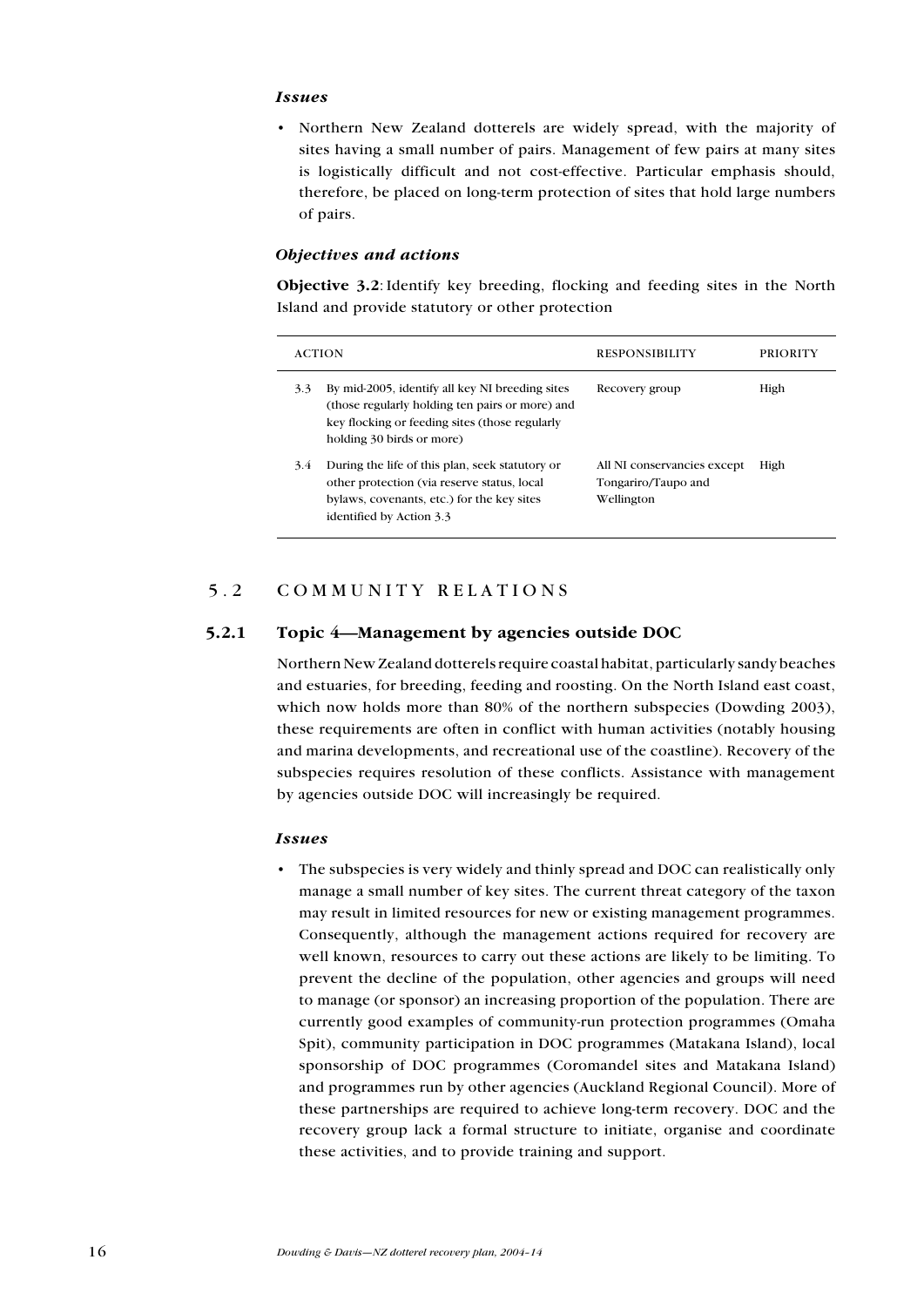#### Objectives and actions

Objective 4.1: Increase community involvement and partnerships with other agencies in North Island protection programmes

|     | <b>ACTION</b>                                                                                                                                                                                                                                                                   | <b>RESPONSIBILITY</b>                                                                                                                                         | <b>PRIORITY</b> |
|-----|---------------------------------------------------------------------------------------------------------------------------------------------------------------------------------------------------------------------------------------------------------------------------------|---------------------------------------------------------------------------------------------------------------------------------------------------------------|-----------------|
| 4.1 | Compile a report by June 2005 identifying<br>opportunities and requirements, and<br>recommending a structure to coordinate<br>community and other-agency management of<br>northern New Zealand dotterels                                                                        | Recovery group to<br>commission report and set<br>terms of reference                                                                                          | Essential       |
| 4.2 | Promote, coordinate and support management<br>of the northern subspecies by agencies,<br>community groups and individuals outside DOC,<br>so that they manage at least 15% of the current<br>population ( <i>i.e. c.</i> 105 pairs) 'effectively' (see<br>Appendix 2) by $2014$ | As determined by Action 4.1, Essential<br>but likely to include recovery<br>group overview and local<br>support from relevant<br>conservancy and area offices |                 |

### 5.2.2 Topic 5—Advocacy

#### Issues

• Much recreational disturbance and habitat degradation results from a lack of knowledge by the public of the species, and its problems, ecological requirements and conservation needs

#### Objectives and actions

Objective 5.1: Increase public awareness of the species and its needs

|     | <b>ACTION</b>                                                                                                                                                                                                                                 | <b>RESPONSIBILITY</b>                                                                                                                                  | <b>PRIORITY</b> |
|-----|-----------------------------------------------------------------------------------------------------------------------------------------------------------------------------------------------------------------------------------------------|--------------------------------------------------------------------------------------------------------------------------------------------------------|-----------------|
| 5.1 | Maintain current advocacy and increase public<br>education by means of talks, pamphlets, signage<br>and media articles (local and national<br>newspapers, magazines, radio and television) as<br>appropriate throughout the term of this plan | All NI conservancies except<br>Tongariro/Taupo and<br>Wellington. Southland<br>Conservancy and Stewart<br>Island FC. Head Office<br>where appropriate. | High            |

## 5.3 RESEARCH

#### 5.3.1 Topic 6—Predator control on Stewart Island/Rakiura

Cats pose a long-term threat to New Zealand dotterels and other species on Stewart Island/Rakiura. Therefore, unless cats can be eradicated, some cat control will probably be required in perpetuity. The eradication of cats is consistent with DOC's vision of Stewart Island/Rakiura as a pest-free area, with self-sustaining ecosystems requiring minimal management (DOC 2001).

#### **Issue**

Ongoing cat control at current levels will be expensive. Therefore, alternative/ •additional techniques and methodologies are required that will allow sustainable predator control over a large area.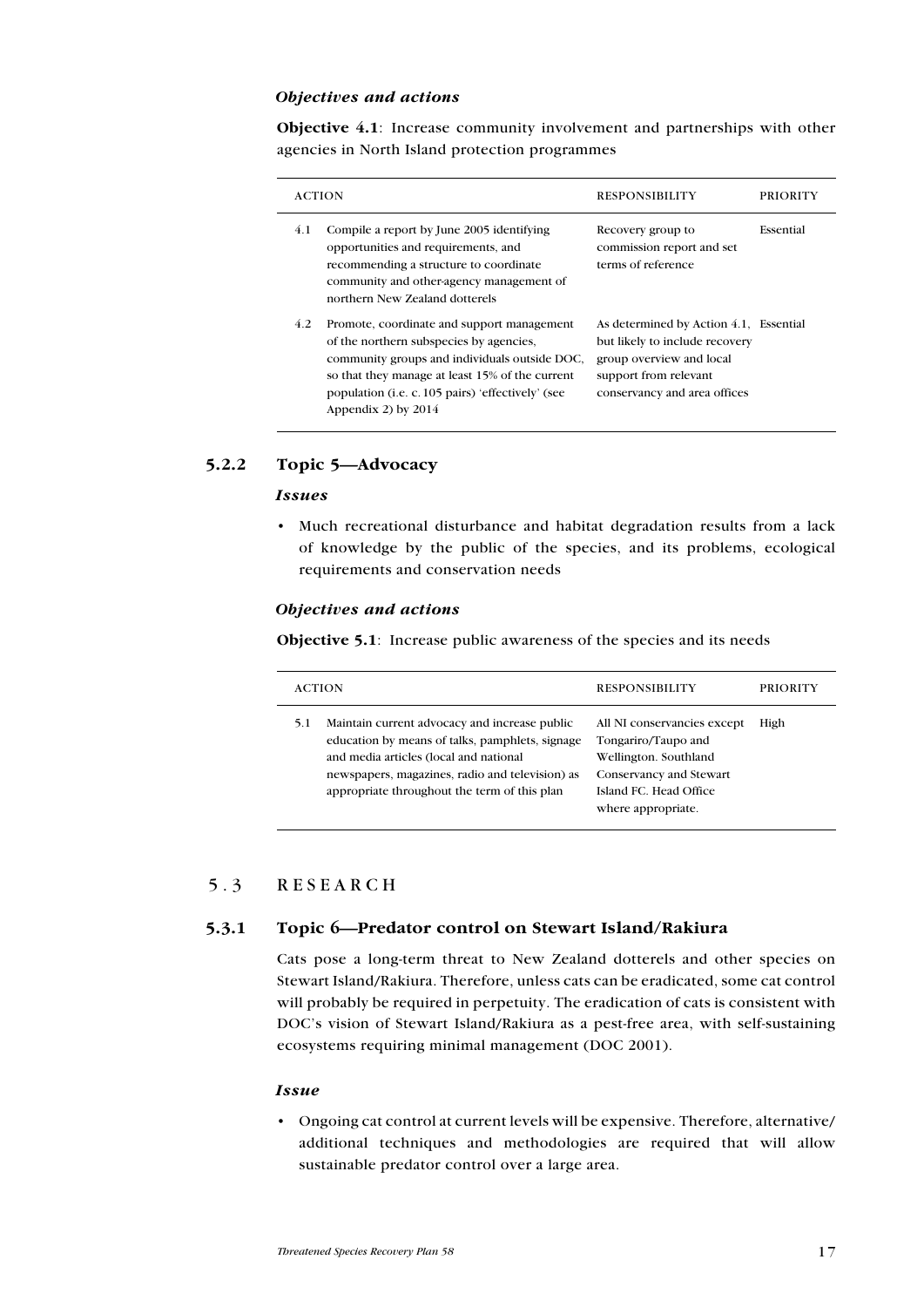#### Objectives and actions

Objective 6.1: Investigate cost-effective methods of wide-scale cat and rat control and assess the feasibility of eradicating cats from Stewart Island/Rakiura

|     | <b>ACTION</b>                                                                                                                                                                                                         | <b>RESPONSIBILITY</b>                                                                                                                 | PRIORITY  |
|-----|-----------------------------------------------------------------------------------------------------------------------------------------------------------------------------------------------------------------------|---------------------------------------------------------------------------------------------------------------------------------------|-----------|
| 6.1 | Produce a report by the end of 2006 examining<br>long-term options for predator control on<br>Stewart Island/Rakiura, including additional<br>techniques, pulsed management and the<br>feasibility of cat eradication | Recovery group in<br>conjunction with Southland<br>Conservancy and possibly<br>Research, Development &<br><b>Improvement Division</b> | Essential |
| 6.2 | Implement recommendations resulting from<br>Action 6.1 by 2014 and assess outcomes                                                                                                                                    | Southland Conservancy                                                                                                                 | High      |

### 5.3.2 Topic 7—Sub-populations of the northern subspecies

#### Issue

• The North Island population is now known to include at least two subpopulations that have little or no interchange between them (Dowding 2001). Therefore, each sub-population needs to be managed if they are not to decline. It is unknown whether other isolated sub-populations exist. If they do, they are likely to be in the Far North/Northland west coast and/or on the Waikato west coast (Dowding 2001). Such sub-populations are also likely to decline without management and range may be lost. Their identification may change future management priorities.

#### Objectives and actions

Objective 7.1: Identify any further isolated North Island sub-populations and determine population structure through research (possibly including genetic analysis). Re-assess management priorities in light of the results.

| <b>ACTION</b>                                                                                                                                                                                                                                                                | <b>RESPONSIBILITY</b>                                                                                           | <b>PRIORITY</b> |
|------------------------------------------------------------------------------------------------------------------------------------------------------------------------------------------------------------------------------------------------------------------------------|-----------------------------------------------------------------------------------------------------------------|-----------------|
| Undertake research (possibly including genetic<br>7.1<br>analysis) to identify any further isolated<br>sub-populations and determine the overall<br>structure of the North Island population.<br>Report, with appropriate management<br>recommendations, by the end of 2008. | Recovery group to<br>coordinate in conjunction<br>with relevant NI conservancies<br>and other relevant agencies | Medium          |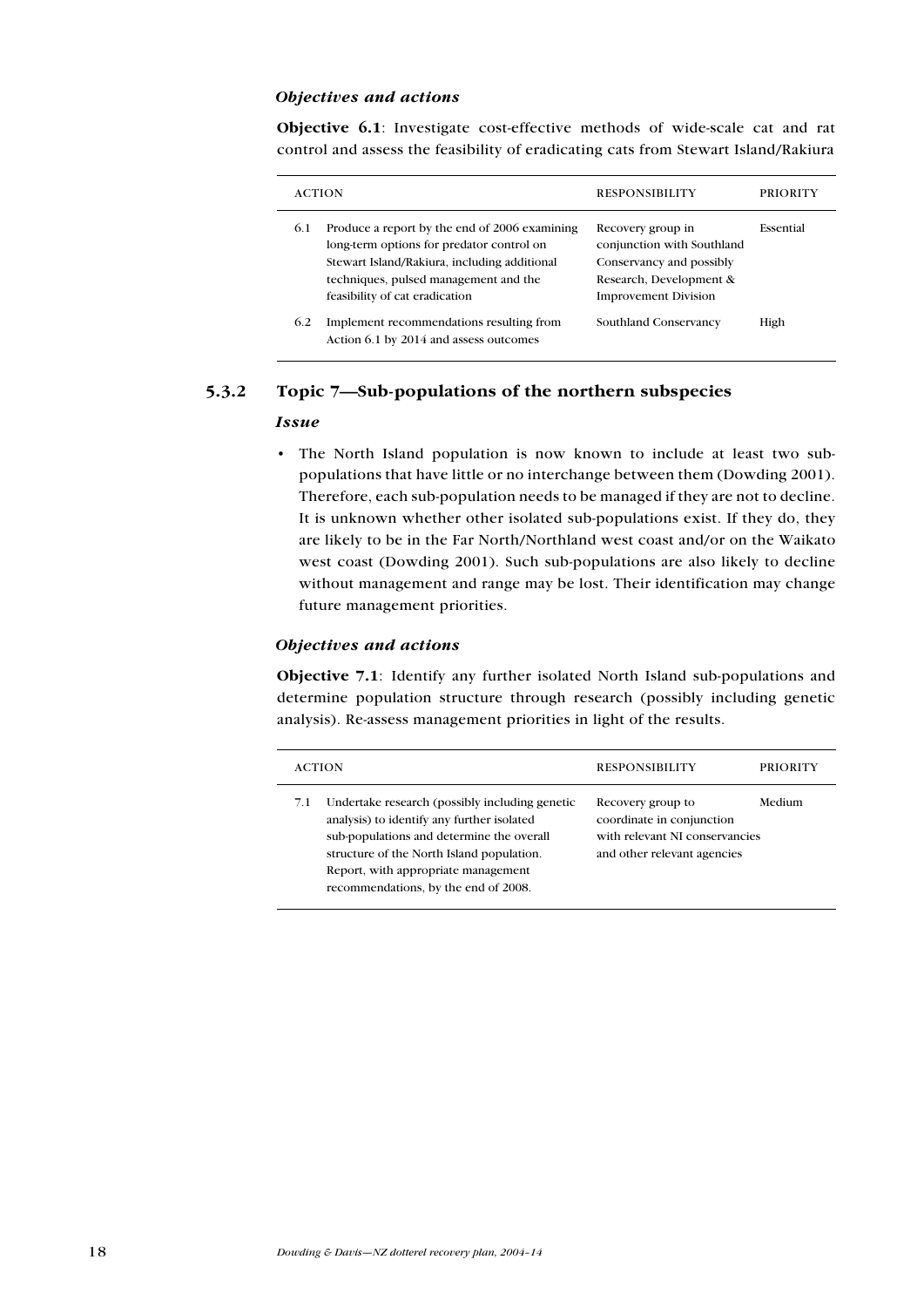# 6. References

- Anon. 2000: The New Zealand Biodiversity Strategy. www.biodiversity.govt.nz (viewed 18 October 2004).
- BirdLife International 2005: www.birdlife.net/datazone/species/index.html (viewed 17 March 2006).
- Cumming, A.B. 1991: The New Zealand dotterel (tuturiwhatu): problems and management. Unpublished MSc thesis, University of Auckland, Auckland. 143 p.
- Dobbins, P. 2005: Southern New Zealand dotterel (Charadrius obscurus obscurus; tuturiwhatu) breeding season 2004/2005. Unpublished report to New Zealand Dotterel Recovery Group meeting, July 2005. 4 p.
- DOC (Department of Conservation) 2001: Managing pests on Stewart Island/Rakiura. Southland Conservancy, Department of Conservation, Invercargill. 4 p.
- DOC (Department of Conservation) 2003: Statement of Intent 2003–2006. Department of Conservation, Wellington. 88 p.
- Dowding, J.E. 1993: New Zealand dotterel recovery plan. Threatened Species Recovery Plan Series 10. Department of Conservation, Wellington. 38 p.
- Dowding, J.E. 1994: Morphometrics and ecology of the New Zealand Dotterel (Charadrius obscurus), with a description of a new subspecies. Notornis 41: 221-233.
- Dowding, J.E. 1997a: Census results. Unpublished report to New Zealand Dotterel Recovery Group meeting, May 1997. 4 p.
- Dowding, J.E. 1997b: Protecting New Zealand dotterels from predators. Pp. 65–67 in Sim, J.; Saunders, A.J. (Eds): Proceedings of the national predator management workshop 1997. Department of Conservation, Wellington.
- Dowding, J.E. 1998: The impact of predation on New Zealand dotterels. Unpublished report on Investigation Number 2051 to Science & Research Unit, Department of Conservation, Wellington. 23 p.
- Dowding, J.E. 1999: Past distribution and decline of the New Zealand Dotterel (Charadrius obscurus) in the South Island of New Zealand. Notornis 46: 167–180.
- Dowding, J.E. 2001: Natal and breeding dispersal of northern New Zealand dotterels. Conservation Advisory Science Notes 338. Department of Conservation, Wellington. 24 p.
- Dowding, J.E. 2003: Potential impacts of development at Ohui on New Zealand dotterels. Unpublished report to Thames-Coromandel District Council, Thames. 13 p.
- Dowding, J.E. 2005: Northern New Zealand dotterel census results, October 2004. Unpublished report to New Zealand Dotterel Recovery Group meeting, July 2005. 3 p.
- Dowding, J.E. 2006. Management of northern New Zealand dotterels on Coromandel Peninsula. DOC Research & Development Series 252. Department of Conservation, Wellington. 30 p.
- Dowding, J.E.; Chamberlin, S.P. 1991: Annual movement patterns and breeding-site fidelity of the New Zealand Dotterel (Charadrius obscurus). Notornis 38: 89–102.
- Dowding, J.E.; Moore, S.J. 2006: Habitat networks of indigenous shorebirds in New Zealand. Science for Conservation 261. Department of Conservation, Wellington. 99 p.
- Dowding, J.E.; Murphy, E.C. 1993: Decline of the Stewart Island population of the New Zealand Dotterel. Notornis 40: 1–13.
- Dowding, J.E.; Murphy, E.C. 1996: Predation of Northern New Zealand Dotterels (Charadrius obscurus aquilonius) by stoats. Notornis 43: 144–146.
- Dowding, J.E.; Murphy, E.C. 2001: The impact of predation by introduced mammals on endemic shorebirds in New Zealand: a conservation perspective. Biological Conservation 99: 47–64.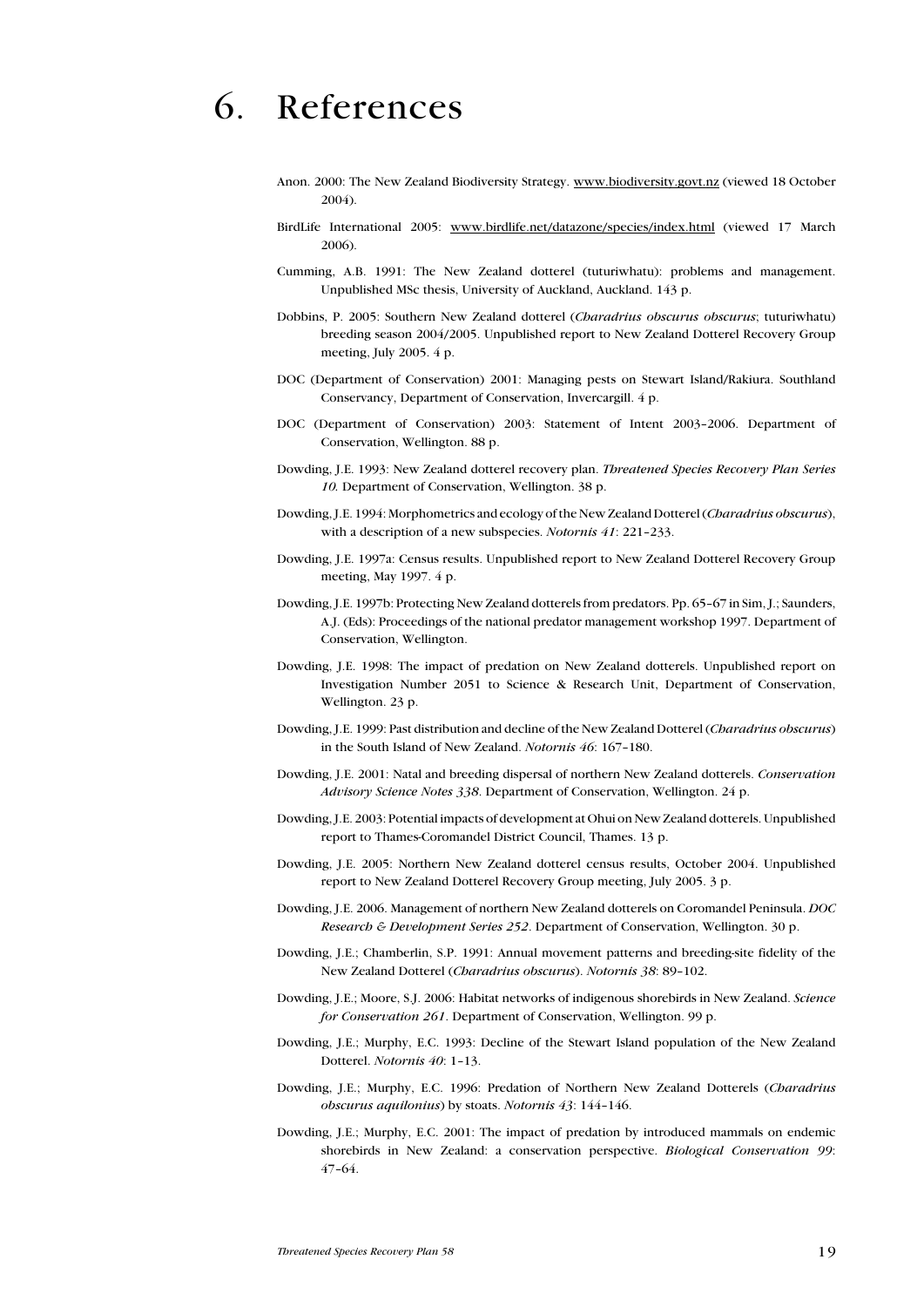Edgar, A.T. 1969: Estimated population of the Red-breasted Dotterel. Notornis 16: 85–100.

- Hitchmough, R.; Bull, L.; Cromarty, P. (comps) in press: New Zealand Threat Classification Systems lists—2005. Department of Conservation, Wellington. 194 p.
- Lord, A.E. 1996: Responses of northern New Zealand dotterels (Charadrius obscurus aquilonius) to human disturbance. Unpublished MSc thesis, University of Waikato, Hamilton. 76 + 11 p.
- Molloy, J.; Bell, B.D.; Clout, M.N.; De Lange, P.; Gibbs, G.; Given, D.; Norton, D.; Smith, N.; Stephens, T. 2002: Classifying species according to threat of extinction: a system for New Zealand. Threatened Species Occasional Publication 22. Department of Conservation, Wellington. 26 p.
- Pye, D.A.; Dowding, J.E. 2002: Nesting period of the northern New Zealand dotterel (Charadrius obscurus aquilonius). Notornis 49: 259–260.
- Ramsar Convention 1971: Convention on Wetlands of International Importance especially as Waterfowl Habitat (Ramsar, Iran, 1971 and subsequent amendments). www.ramsar.org (viewed 21 February 2006).
- Williams, H.W. 1985: A dictionary of the Maori language, 7th edition. Government Printer, Wellington.  $499 + 8 p.$
- Wills, D.E.; Murray, J.; Powlesland, R.G. 2003: Impact of management on the breeding success of the northern New Zealand dotterel (Charadrius obscurus aquilonius) on Matakana Island, Bay of Plenty. Notornis 50: 1–10.

## 7. Additional reading

The first recovery plan (Dowding 1993) contained a list of the more important references published to that date. Sources of information about or relevant to New Zealand dotterels published since then (and not shown in section 6 above) are listed here.

- Bridson, L. 2000: Minimising visitor impacts on threatened shorebirds and their habitats. Conservation Advisory Science Notes 301. Department of Conservation, Wellington. 21 p.
- Dowding, J.E.; Lovegrove, T.G.; Ritchie, J.; Kast, S.N.; Puckett, M. 2006: Mortality of northern New Zealand dotterels (Charadrius obscurus aquilonius) following an aerial poisoning operation. Notornis 53: 235–239.
- Dowding, J.E.; Wills, D.E.; Booth, A.M. 1999: Double-brooding and brood-overlap by Northern New Zealand Dotterels (Charadrius obscurus aquilonius). Notornis 46: 181–185.
- Hansen, K. 2005: Protection of shorebirds at three Northland breeding sites—Mangawhai, Waipu, and Ruakaka. DOC Research & Development Series 204. Department of Conservation, Wellington. 18 p.
- Harper, G.A. 2002: Habitat selection by feral cats (Felis catus) and three rat species (Rattus spp.) on Stewart Island (Rakiura) and their impacts on native birds. Unpublished PhD thesis, University of Otago, Dunedin. 208 p.
- Heather, B.D.; Robertson, H.A. 1996: The field guide to the birds of New Zealand. Viking, Auckland. 432 p.
- Lord, A.; Waas, J.R.; Innes, J. 1997: Effects of human activity on the behaviour of northern New Zealand dotterel Charadrius obscurus aquilonius chicks. Biological Conservation 82: 15–20.
- Lord, A.; Waas, J.R.; Innes, J.; Whittingham, M.J. 2001: Effects of human approaches to nests of northern New Zealand dotterels. Biological Conservation 98: 233–240.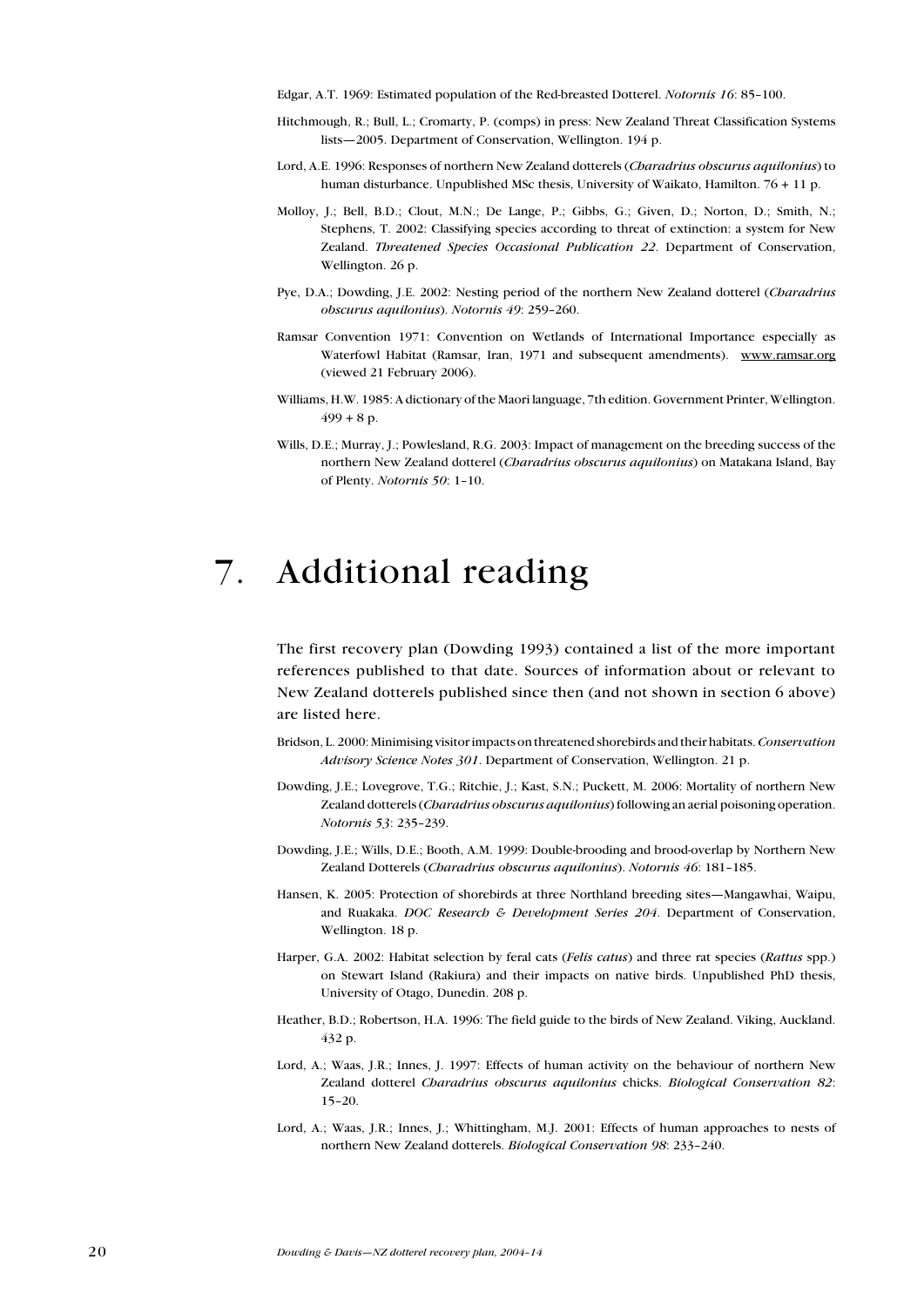Marchant, S.; Higgins, P.J. (Eds) 1993: Handbook of Australian, New Zealand & Antarctic Birds, Vol. 2. Raptors to Lapwings. Oxford University Press, Melbourne. 984 p.

Nelson, A. 2001: New Zealand dotterel Charadrius obscurus: incubation and hand rearing protocol. Auckland Zoological Park, Auckland (unpublished).

Parker, K. 2001: New Zealand dotterel catches fish. Notornis 48: 164.

In addition, reports are produced each season by wardens or DOC staff describing the results of shorebird management at the main managed sites and some secondary sites. In some cases, these contain detailed information about management of northern New Zealand dotterels. They are too numerous to list here, but copies should be available from the relevant DOC conservancies, as shown below:

| <b>CONSERVANCY</b>     | <b>MANAGED SITE(S)</b>                                  |
|------------------------|---------------------------------------------------------|
| Northland              | Waipu/Ruakaka/Langs Beach, Mangawhai, Whangarei Harbour |
| Auckland               | South Kaipara Head                                      |
| Waikato                | Opoutere/Ohui, Waikawau                                 |
| Bay of Plenty          | Matakana Island                                         |
| East Coast/Hawke's Bay | Waiaua/Waiotahi                                         |
| Southland              | Stewart Island/Rakiura                                  |
|                        |                                                         |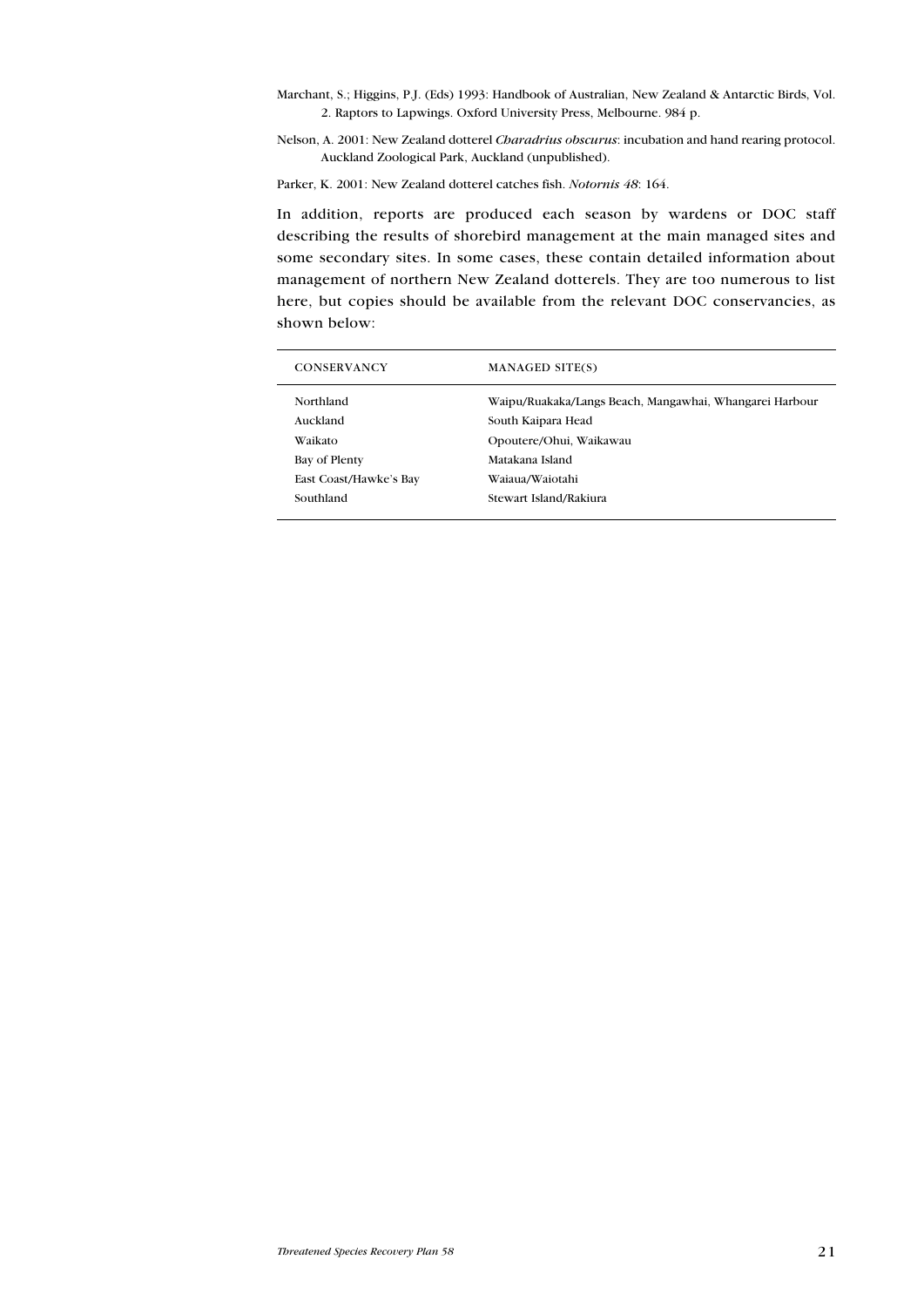# Appendix 1

## REVIEW OF PREVIOUS RECOVERY PLAN

TABLE A1.1. ACHIEVEMENTS OF THE NEW ZEALAND DOTTEREL (Charadrius obscurus) RECOVERY programme since 1993, showing progress with the key objectives, actions and tasks that were listed in the first recovery plan (Dowding 1993).

|                | <b>KEY OBJECTIVES</b>                                                                                                                                                                                                                                                                                                |            | <b>ACHIEVED? COMMENTS</b>                                                                                                                                                                                                                                                                                  |
|----------------|----------------------------------------------------------------------------------------------------------------------------------------------------------------------------------------------------------------------------------------------------------------------------------------------------------------------|------------|------------------------------------------------------------------------------------------------------------------------------------------------------------------------------------------------------------------------------------------------------------------------------------------------------------|
| 7.1.1          | To increase the size of the northern population<br>and encourage expansion of its breeding range<br>in the North Island                                                                                                                                                                                              | Yes        | The population increased by c. 4% between 1989 and 1996<br>(Dowding 1997). The breeding range has expanded into the<br>Gisborne area.                                                                                                                                                                      |
| 7.1.2          | To reverse the decline of the Stewart Island<br>population                                                                                                                                                                                                                                                           | Yes        | Numbers have increased from a low of 62 in 1992 to 250 in<br>2005.                                                                                                                                                                                                                                         |
| <b>Actions</b> |                                                                                                                                                                                                                                                                                                                      |            |                                                                                                                                                                                                                                                                                                            |
| 7.2            | Establish a recovery group                                                                                                                                                                                                                                                                                           | Yes        |                                                                                                                                                                                                                                                                                                            |
| 7.3            | Undertake advocacy to increase public awareness<br>and knowledge of the species and its problems                                                                                                                                                                                                                     | Yes        | Advocacy undertaken by wardens during protection<br>programmes. Community involvement at a number of sites<br>(e.g. Omaha, Opoutere and Matakana). Pamphlets and<br>videos produced. A Green Package initiative provided an<br>advocacy and resource kit for volunteers.                                   |
|                | Tasks (northern population)                                                                                                                                                                                                                                                                                          |            |                                                                                                                                                                                                                                                                                                            |
| 8.1.1          | Provide protection at selected breeding sites<br>each season (Waipu, Ruakaka, Mimiwhangata,<br>Mangawhai Island, Papakanui Spit, Omaha,<br>Opoutere and Ohope Spit)                                                                                                                                                  | Partially  | Achieved in some or all years for all sites except<br>Mimiwhangata and Ohope Spit (Ohope Spit has now largely<br>eroded and has few birds).                                                                                                                                                                |
| 8.1.2          | Monitor the number of pairs breeding at<br>unprotected and partially protected sites each<br>season (Ocean Beach, Ngunguru, Whananaki,<br>Bay of Islands, Mangawhai Spit, Wade River,<br>Waikato Heads, Colville, Whangamata, Maketu,<br>Matakana Island and Waiotahi Spit)                                          | Partially  | Achieved in some/all years for all sites except Ocean Beach,<br>Ngunguru, Whananaki, Waikato Heads and Colville.<br>Mangawhai Spit and Island now joined and considered one<br>site. Matakana Island now fully protected.                                                                                  |
| 8.1.3          | Record numbers and localities of New Zealand<br>dotterels breeding on the Hick's Bay to Hawke's<br>Bay coastline annually, and assist colonisation<br>attempts in this area                                                                                                                                          | Yes        | Monitoring and partial protection carried out at several sites<br>between Hicks Bay and Portland Island. The population has<br>increased.                                                                                                                                                                  |
| 8.1.4          | Monitor post-breeding flock sites each autumn<br>from 1992-96 (sites include Kowhai Beach,<br>Whananaki, Ngunguru, Whangarei Harbour,<br>Waipu Spit, Mangawhai Spit, Omaha, Wade River,<br>Tapora, Te Matuku, Matarangi, Opoutere, Colville,<br>Tauranga Harbour/Matakana Island, Ohope Spit<br>and Pukehina/Maketu) | Partially  | Achieved in some or all years for all sites except Kowhai<br>Beach; also achieved at additional sites not listed.                                                                                                                                                                                          |
| 8.1.5          | Undertake a research-by-management programme<br>to test efficacy of chick shelters [in protecting chicks]<br>from black-backed gulls (Larus dominicanus)]                                                                                                                                                            | No         | Option not pursued by recovery group; alternative strategy<br>(gull control) now used where gulls pose a major threat.                                                                                                                                                                                     |
| 8.1.6          | Collect records from all sites and maintain a<br>database                                                                                                                                                                                                                                                            | Yes        | Flock counts held by Ornithological Society of New Zealand<br>(OSNZ) and Department of Conservation (DOC) offices.<br>Wardens' reports and some band sightings held by conserv-<br>ancies. Databases of band sightings held by JED. Census data<br>(1989, 1996 and 2004) held by conservancies and by JED. |
| 8.1.7          | Census the entire northern population at the end of<br>the period covered by this plan, i.e. in October 1996<br>and March-April 1997                                                                                                                                                                                 | <b>Yes</b> |                                                                                                                                                                                                                                                                                                            |

Continued on next page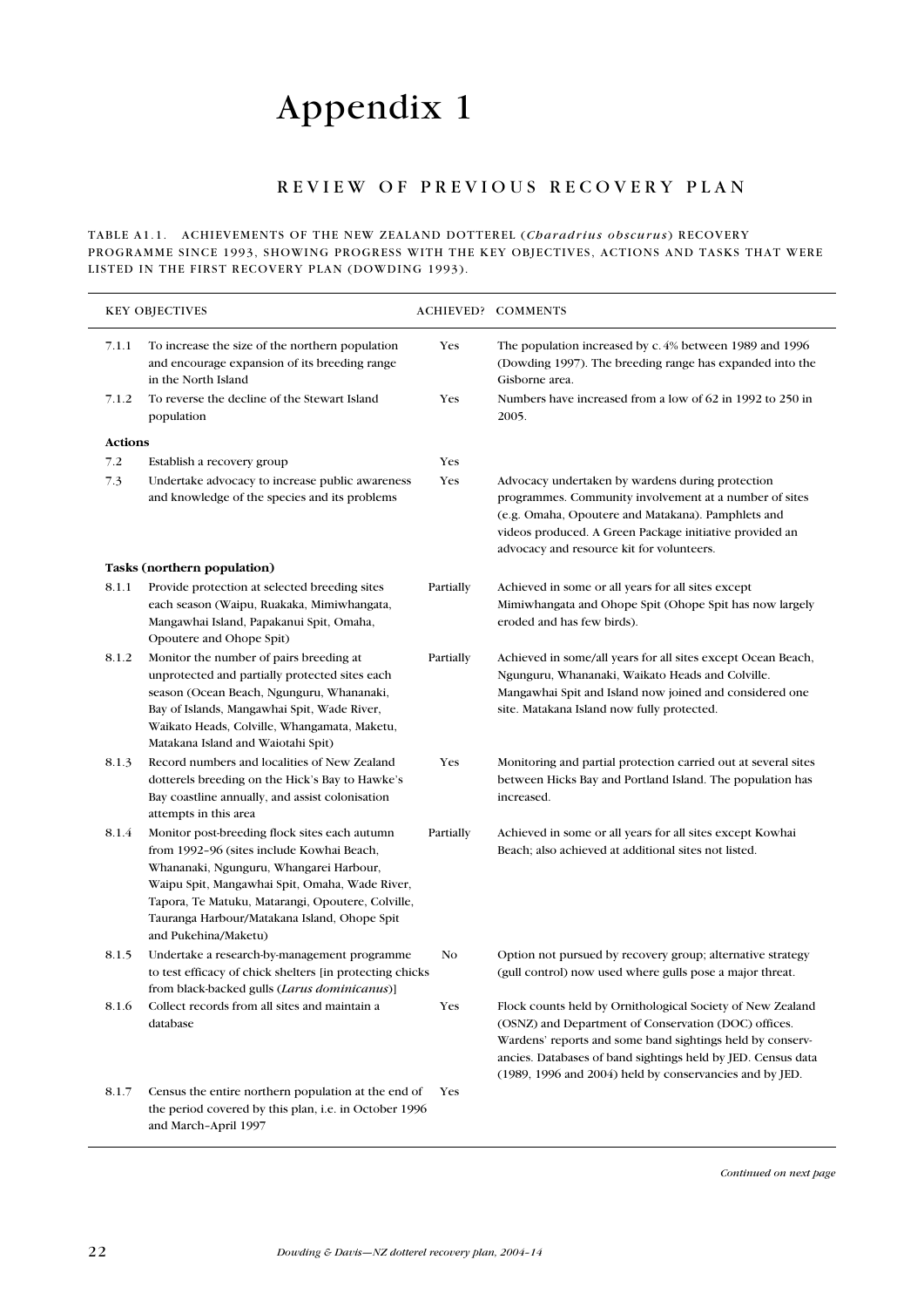#### Table A1.1—continued

|       | <b>KEY OBJECTIVES</b>                                                                                                                               |           | <b>ACHIEVED? COMMENTS</b>                                                                                                                                                                                                                                                                                             |
|-------|-----------------------------------------------------------------------------------------------------------------------------------------------------|-----------|-----------------------------------------------------------------------------------------------------------------------------------------------------------------------------------------------------------------------------------------------------------------------------------------------------------------------|
| 8.2.1 | Carry out research on the impact of predation<br>on breeding New Zealand dotterels                                                                  | Yes       | Undertaken 1995-98 and results reported (Dowding 1998).                                                                                                                                                                                                                                                               |
| 8.2.2 | Continue research on survival, dispersal and<br>recruitment of juveniles                                                                            | Yes       | Results of dispersal study reported by Dowding (2001).<br>Survival of juveniles also measured and was high (JED,<br>unpubl. data). The study is ongoing.                                                                                                                                                              |
| 8.2.3 | Undertake research on the breeding biology of<br>the New Zealand dotterel                                                                           | Partially | No dedicated study, but data acquired as part of Task 8.2.1<br>and during monitoring at protected sites. Double-brooding<br>reported by Dowding et al. (1999). Timing and duration of<br>breeding season described by Pye & Dowding (2002).                                                                           |
| 8.2.4 | Devise a programme to test translocation<br>techniques [in case there is a need to relocate<br>birds from Stewart Island/Rakiura]                   | No        | Task superseded as recovery has begun through predator<br>control.                                                                                                                                                                                                                                                    |
| 8.2.5 | Continue research on the Omaha-Mangawhai<br>population                                                                                              | Yes       | Undertaken by JED & S.P. Chamberlin (OSNZ). Continuation<br>of a long-term study of demographics and movement.                                                                                                                                                                                                        |
|       | Tasks (southern population)                                                                                                                         |           |                                                                                                                                                                                                                                                                                                                       |
| 8.3.1 | Attempt to reverse the decline of the Stewart<br>Island population by controlling cats (Felis catus)<br>around important breeding areas each season | Yes       | Cat control trials carried out 1992-94. Control carried out at<br>Table Hill in 1995. Cat and rat (Rattus spp.) control carried<br>out at five sites each season since 1996.                                                                                                                                          |
| 8.3.2 | Study the effect of cat control on southern New<br>Zealand dotterel survival and productivity                                                       | Partially | Survival measured and was significantly higher in cat-control<br>areas (Dowding 1998). Accurate measurement of<br>productivity proved difficult both technically and logistically.                                                                                                                                    |
| 8.3.3 | Monitor the southern population annually by<br>counting numbers in autumn flocks and<br>recording colour-banded birds                               | Yes       | Results recorded in various unpublished reports and<br>recovery group papers.                                                                                                                                                                                                                                         |
| 8.3.4 | Prepare a contingency captive-breeding plan<br>[in case numbers of the southern population fall]<br>below 30]                                       | Yes       | Captive-rearing trials undertaken at Otorohanga and<br>Auckland Zoos. Thirty-one juveniles released 1995-2001.<br>Rearing protocol prepared by Nelson (2001). Following<br>successful management of the southern subspecies in situ,<br>the recovery group recommended that the captive<br>programme be discontinued. |
| 8.3.5 | Determine the extent of genetic differences<br>between the northern and southern populations<br>by analysis of DNA                                  | Partially | DNA analysis not carried out but subspecies separated on<br>morphological, ecological and behavioural grounds<br>(Dowding 1994).                                                                                                                                                                                      |

#### References—Appendix 1

- Dowding, J.E. 1993: New Zealand dotterel recovery plan. Threatened Species Recovery Plan Series 10. Department of Conservation, Wellington. 38 p.
- Dowding, J.E. 1994: Morphometrics and ecology of the New Zealand Dotterel (Charadrius obscurus), with a description of a new subspecies. Notornis 41: 221-233.
- Dowding, J.E. 1997: Census results. Unpublished report to New Zealand Dotterel Recovery Group meeting, May 1997. 4 p.
- Dowding, J.E. 1998: The impact of predation on New Zealand dotterels. Unpublished report on Investigation Number 2051 to Science & Research Unit, Department of Conservation, Wellington. 23 p.
- Dowding, J.E. 2001: Natal and breeding dispersal of northern New Zealand dotterels. Conservation Advisory Science Notes 338. Department of Conservation, Wellington. 24 p.
- Dowding, J.E.; Wills, D.E.; Booth, A.M. 1999: Double-brooding and brood-overlap by Northern New Zealand Dotterels (Charadrius obscurus aquilonius). Notornis 46: 181–185.
- Nelson, A. 2001: New Zealand dotterel Charadrius obscurus: incubation and hand rearing protocol. Auckland Zoological Park, Auckland (unpublished).
- Pye, D.A.; Dowding, J.E. 2002: Nesting period of the northern New Zealand dotterel (Charadrius obscurus aquilonius). Notornis 49: 259–260.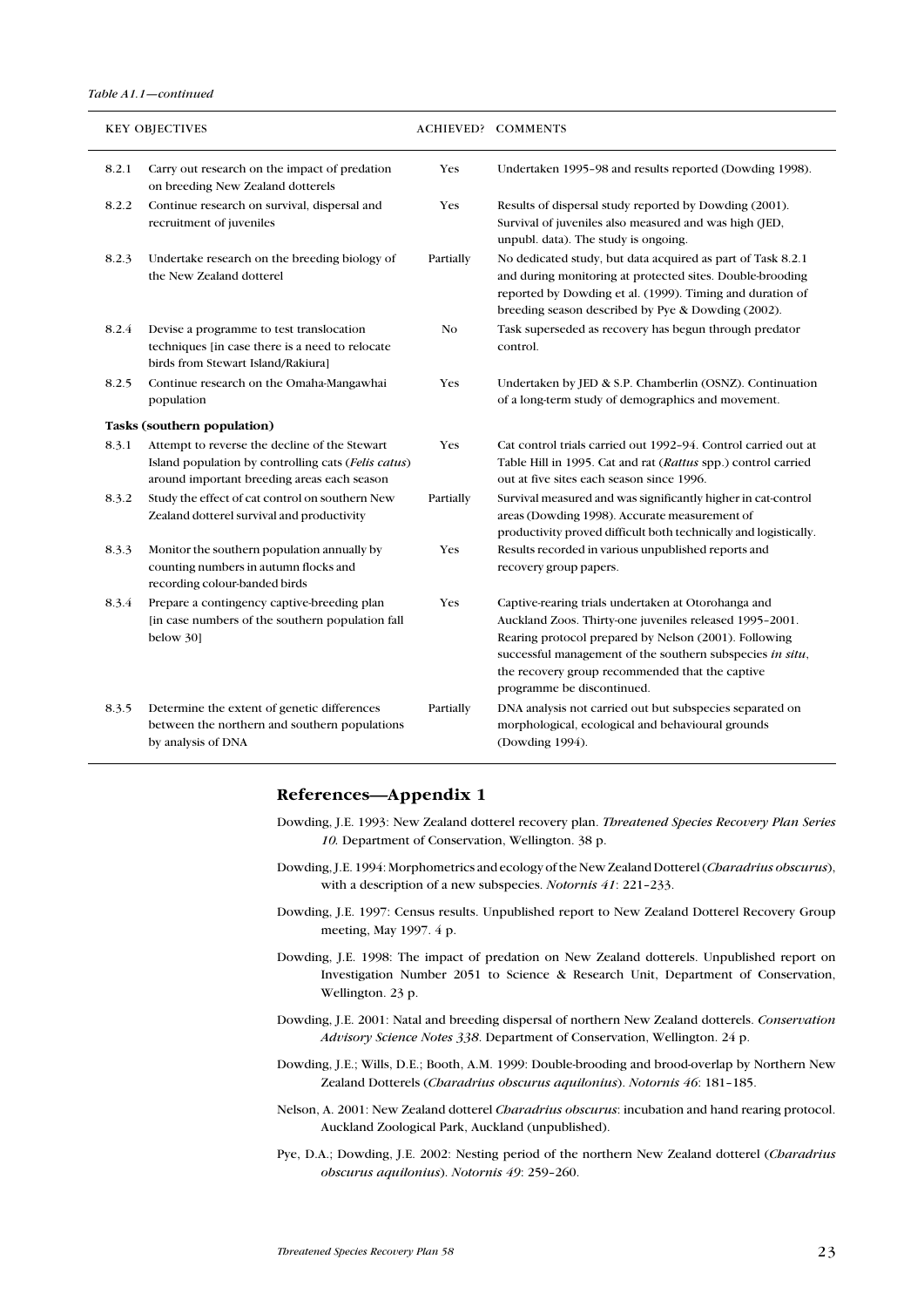## Appendix 2

MANAGEMENT OF NORTHERN NEW ZEALAND DOTTERELS (Charadrius obscurus  $a$  q  $u$  i l o  $n$  i  $u$  s  $)$ : DEFINITIONS AND SITE **SELECTION** 

#### Full management

Full management means that the site or sites are monitored on a regular basis throughout the breeding season and the following work is undertaken:

- Effective control of mammalian predators
- Control of avian predators if necessary
- Fencing of nesting areas, reduction of disturbance (including Compliance and Law Enforcement activities), and reduction of nest loss to flooding and crushing
- Advocacy
- Monitoring of breeding success and production of a written report for the season •

#### Effective management

At unmanaged sites, productivity may vary widely (particularly where there are very few pairs) but averages c. 0.25 chicks fledged per pair per season (Dowding 1998). Management at a site is considered 'effective' if productivity averages 0.5 chicks fledged per breeding pair per season (or higher), over a 3-year period or longer.

#### Selection of sites for management

When resources become available for management at new sites, a number of factors will determine where the resources should be used.

On a national scale, the two highest priority areas are Waikato west coast and Northland west coast (Dowding 2001). Therefore, when resources are available to be used anywhere, they should be used in these areas. Since remaining sites in both areas all have few pairs, a cost-effective management unit will probably consist of several separated sites (see Actions 1.3 and 1.4).

Resources may sometimes be restricted to use within a conservancy or some other localised area. Therefore, a list of priority sites in each conservancy is shown below. It should be noted that site rank can change (nationally or locally) with time, as sites gain or lose breeding pairs, threat levels change, ownership changes or as the habitat changes physically. Site priority will be determined by a wide range of factors, including:

- Number of pairs. Management is likely to be more cost-effective at sites with many pairs. Can several small sites in close proximity be managed as a unit? •
- Location on a national scale. Is the site in or near one of the two top-priority areas identified above?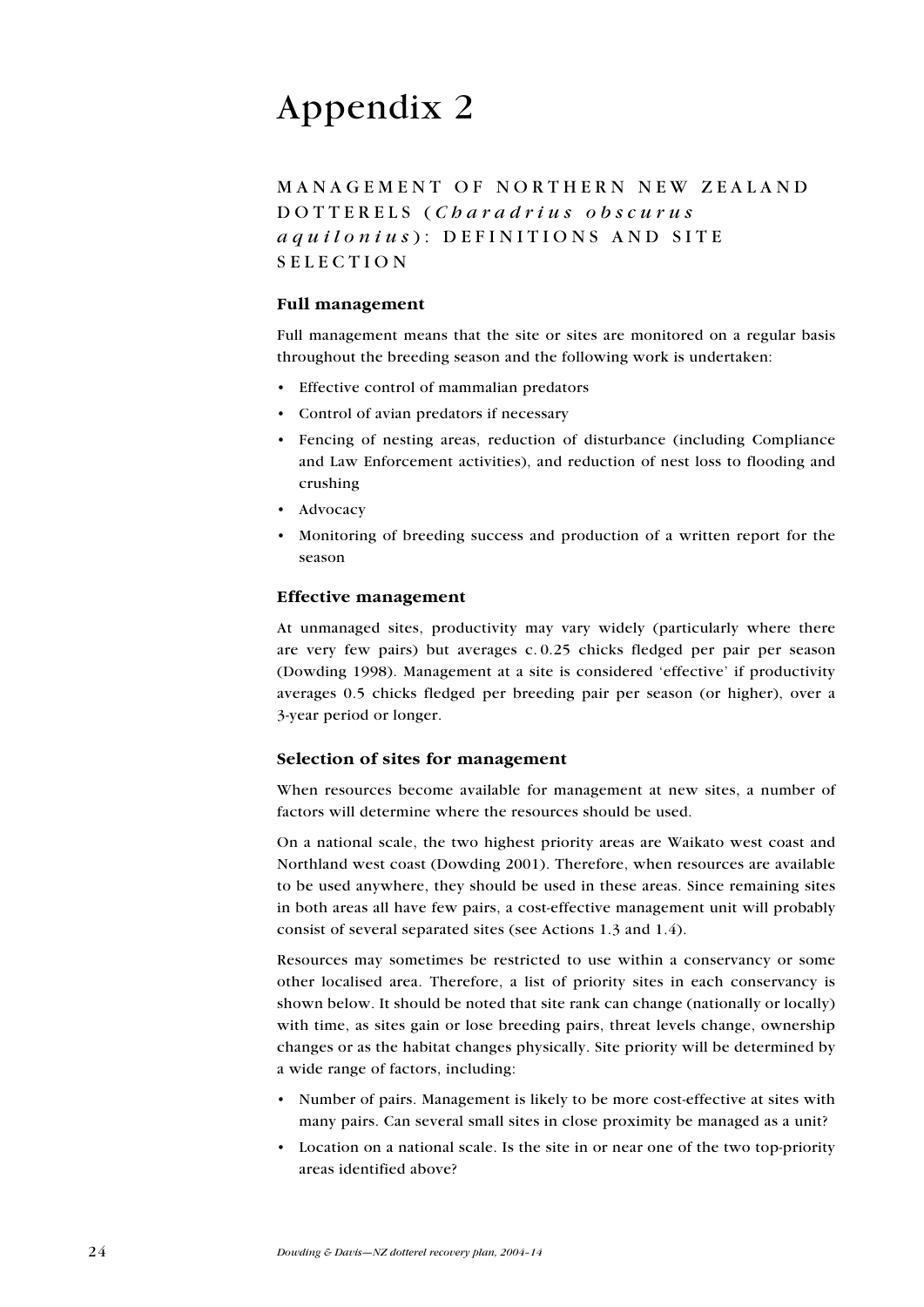- Location on a regional scale in relation to existing managed sites. Within sub-populations or regions, managed sites should be spread to provide the greatest possible sphere of influence (see Dowding 2001). This will assist with maintaining the range of the species as well as numbers.
- The practicality of management. Is the site too remote or too large to manage effectively? Can mammalian predators be effectively controlled? Are avian predators likely to be a problem? What is the level of recreational use? Can disturbance and nest loss to flooding be reduced? Are there issues of ownership or access? Does the area have any form of statutory protection?
- Potential benefits to other species or programmes. Will other taxa benefit from management actions? Can the work be integrated with other projects in the same area? •
- Potential for community or other-agency involvement. •

| CONSERVANCY            | SITES (IN ORDER OF PRIORITY)                        |
|------------------------|-----------------------------------------------------|
| Northland              | 1. West-coast management unit (Action 1.3)          |
|                        | 2. Walker Island                                    |
|                        | 3. Bay of Islands management unit                   |
|                        | 4. Karikari/Puwheke                                 |
|                        | 5. Kokota Spit                                      |
| Auckland               | 1. Whangapoua (Great Barrier Island (Aotea Island)) |
|                        | 2. Pakiri River                                     |
|                        | 3. Motuihe                                          |
| Waikato                | 1. West-coast management unit (Action 1.3)          |
|                        | 2. Colville/Whangaahei/Waiaro                       |
| Bay of Plenty          | 1. Ohiwa Harbour                                    |
|                        | 2. Maketu                                           |
| East Coast/Hawke's Bay | 1. Waiaua/Waioeka/Waiotahi                          |
|                        | 2. Wherowhero                                       |
|                        |                                                     |

At the start of the period covered by this plan (2004), the following were identified as priority sites for new management programmes in each conservancy:

Because site rank may change, final decisions on where to establish new management programmes should be made by local conservancy or area offices (or other agencies) in consultation with the recovery group, at the time resources become available.

#### References—Appendix 2

- Dowding, J.E. 1998: The impact of predation on New Zealand dotterels. Unpublished report on Investigation Number 2051 to Science & Research Unit, Department of Conservation, Wellington. 23 p.
- Dowding, J.E. 2001: Natal and breeding dispersal of northern New Zealand dotterels. Conservation Advisory Science Notes 338. Department of Conservation, Wellington. 24 p.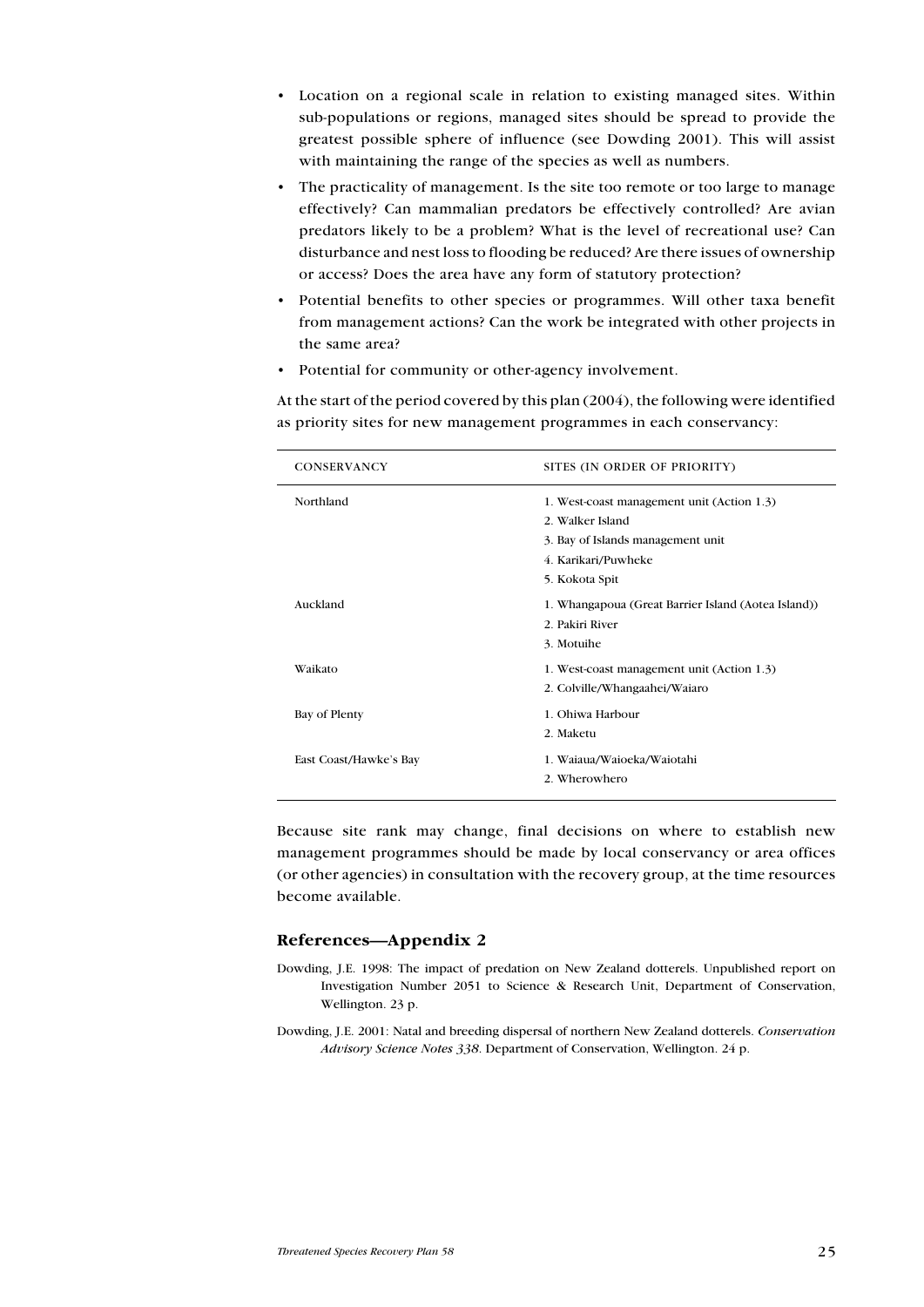## Appendix 3

## TIMELINE FOR PROPOSED RECOVERY ACTIONS FOR NEW ZEALAND DOTTEREL (Charadrius  $\theta$  b s c u r u s  $)$

Priorities:  $E = E$ ssential (black),  $H = High (mid-grey)$ ,  $M = Medium (pale grey)$ . NI = North Island, StI = Stewart Island/Rakiura. Shaded years are those in which the particular action should be undertaken.

| OBJECTIVE | <b>ACTION</b>                                                | PRIORITY | 2004 | 2005 | 2006 | 2007 | 2008 | 2009 | 2010 | 2011 | $\mathbf{C}$<br>201 | $\omega$<br>201 |
|-----------|--------------------------------------------------------------|----------|------|------|------|------|------|------|------|------|---------------------|-----------------|
| 1.1       | 1.1 Maintain predator control, StI                           | E        |      |      |      |      |      |      |      |      |                     |                 |
|           | 1.2 Keep StI mustelid-free                                   | E        |      |      |      |      |      |      |      |      |                     |                 |
| 1.2       | 1.3 Identify NI west coast management units                  | E        |      |      |      |      |      |      |      |      |                     |                 |
|           | 1.4 Establish management at NI west coast sites              | E        |      |      |      |      |      |      |      |      |                     |                 |
| 1.3       | 1.5 Maintain management at current NI sites                  | E        |      |      |      |      |      |      |      |      |                     |                 |
|           | 1.6 Establish management at new sites                        | H        |      |      |      |      |      |      |      |      |                     |                 |
| 2.1       | 2.1 Census southern subspecies annually                      | E        |      |      |      |      |      |      |      |      |                     |                 |
|           | 2.2 Census northern subspecies every 7 years                 | E        |      |      |      |      |      |      |      |      |                     |                 |
| 2.2       | 2.3 Monitor numbers in Wanganui annually                     | M        |      |      |      |      |      |      |      |      |                     |                 |
| 3.1       | 3.1 Oppose activities that impact on $\geq$ 1% of population | H        |      |      |      |      |      |      |      |      |                     |                 |
|           | 3.2 Coordinate legal resources and actions                   | M        |      |      |      |      |      |      |      |      |                     |                 |
| 3.2       | 3.3 Identify key NI breeding/flocking sites                  | H        |      |      |      |      |      |      |      |      |                     |                 |
|           | 3.4 Provide statutory protection at key sites                | H        |      |      |      |      |      |      |      |      |                     |                 |
| 4.1       | 4.1 Report on non-DOC management                             | E        |      |      |      |      |      |      |      |      |                     |                 |
|           | 4.2 Promote/support non-DOC management                       | E        |      |      |      |      |      |      |      |      |                     |                 |
| 5.1       | 5.1 Maintain and increase advocacy                           | H        |      |      |      |      |      |      |      |      |                     |                 |
| 6.1       | 6.1 Examine long-term management options, StI                | E        |      |      |      |      |      |      |      |      |                     |                 |
|           | 6.2 Implement actions recommended by Action 6.1              | H        |      |      |      |      |      |      |      |      |                     |                 |
| 7.1       | 7.1 Research on NI sub-populations                           | M        |      |      |      |      |      |      |      |      |                     |                 |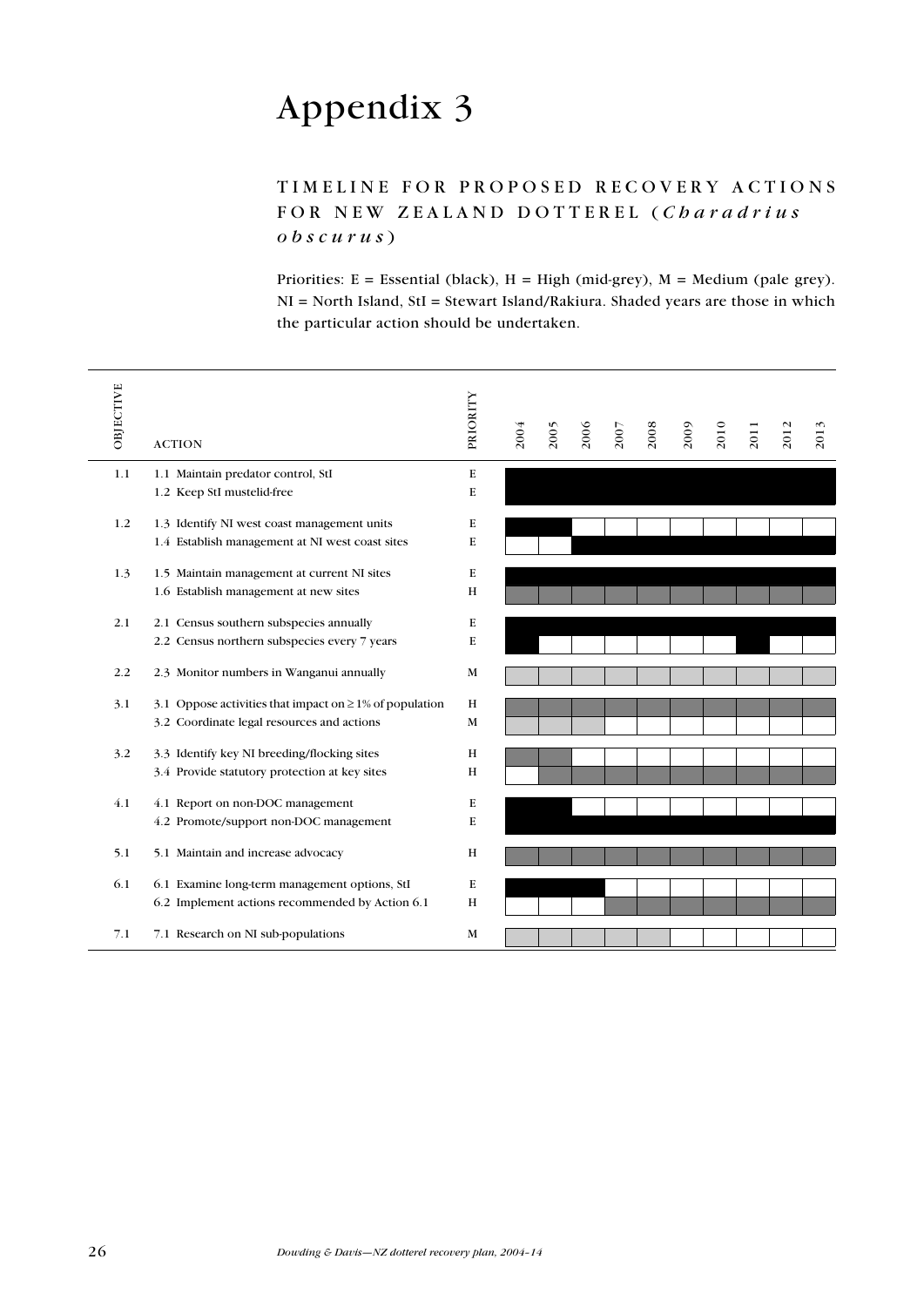# Recovery plans

This is one of a series of recovery plans produced by the Department of Conservation. Recovery plans are statements of the Department's intentions for the conservation of particular plants and animals for a defined period. In focusing on goals and objectives for management, recovery plans serve to guide the Department in its allocation of resources and to promote discussion amongst a wider section of the interested public.

After preparing a technical report which was refined by scientists and managers both within and outside the Department, a draft of this plan was sent to the New Zealand Conservation Authority and relevant Conservation Boards for comment. After further refinement, this plan was formally approved by the General Manager Operations (Northern) on 24 March 2006. A review of this plan is due after 10 years (2014), or sooner if new information leads to proposals for a significant change in direction. This plan will remain operative until a reviewed plan is in place.

The Department acknowledges the need to take account of the views of the tangata whenua and the application of their values in the conservation of natural resources. While the expression of these values may vary, the recovery planning process provides opportunities for consultation between the Department and the tangata whenua. Departmental Conservancy Kaupapa Atawhai Managers are available to facilitate this dialogue.

A recovery group consisting of people with knowledge of the New Zealand dotterel (*Charadrius obscurus*) and with an interest in its conservation has been established. The purpose of the New Zealand Dotterel Recovery Group is to review progress in the implementation of this plan and to recommend to the Department any changes that may be required as management proceeds. Comments and suggestions relating to the conservation of New Zealand dotterels are welcome and should be directed to the recovery group via any office of the Department or to the Threatened Species Section, Terrestrial Conservation Unit, Research, Development & Improvement Division.